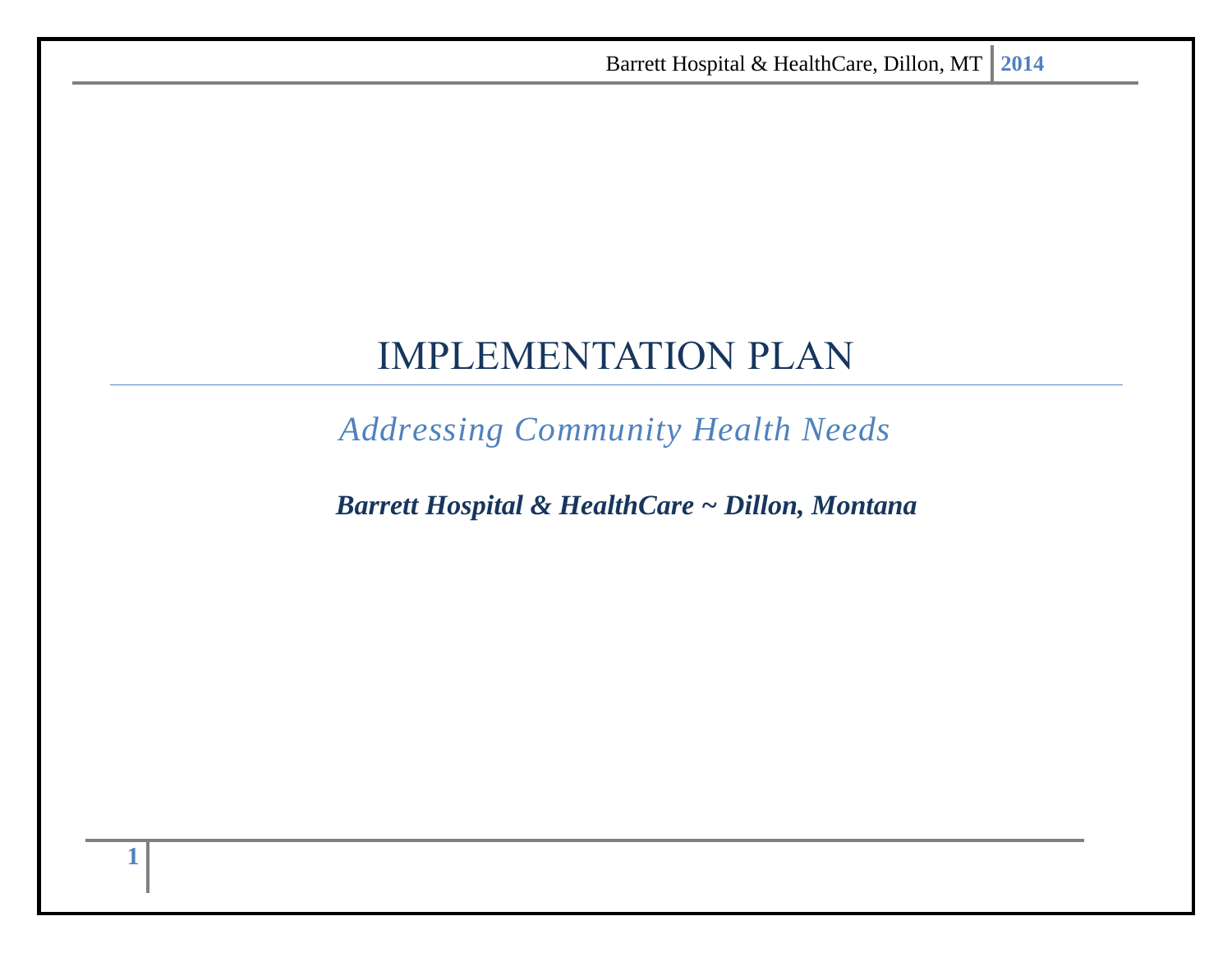# **Table of Contents**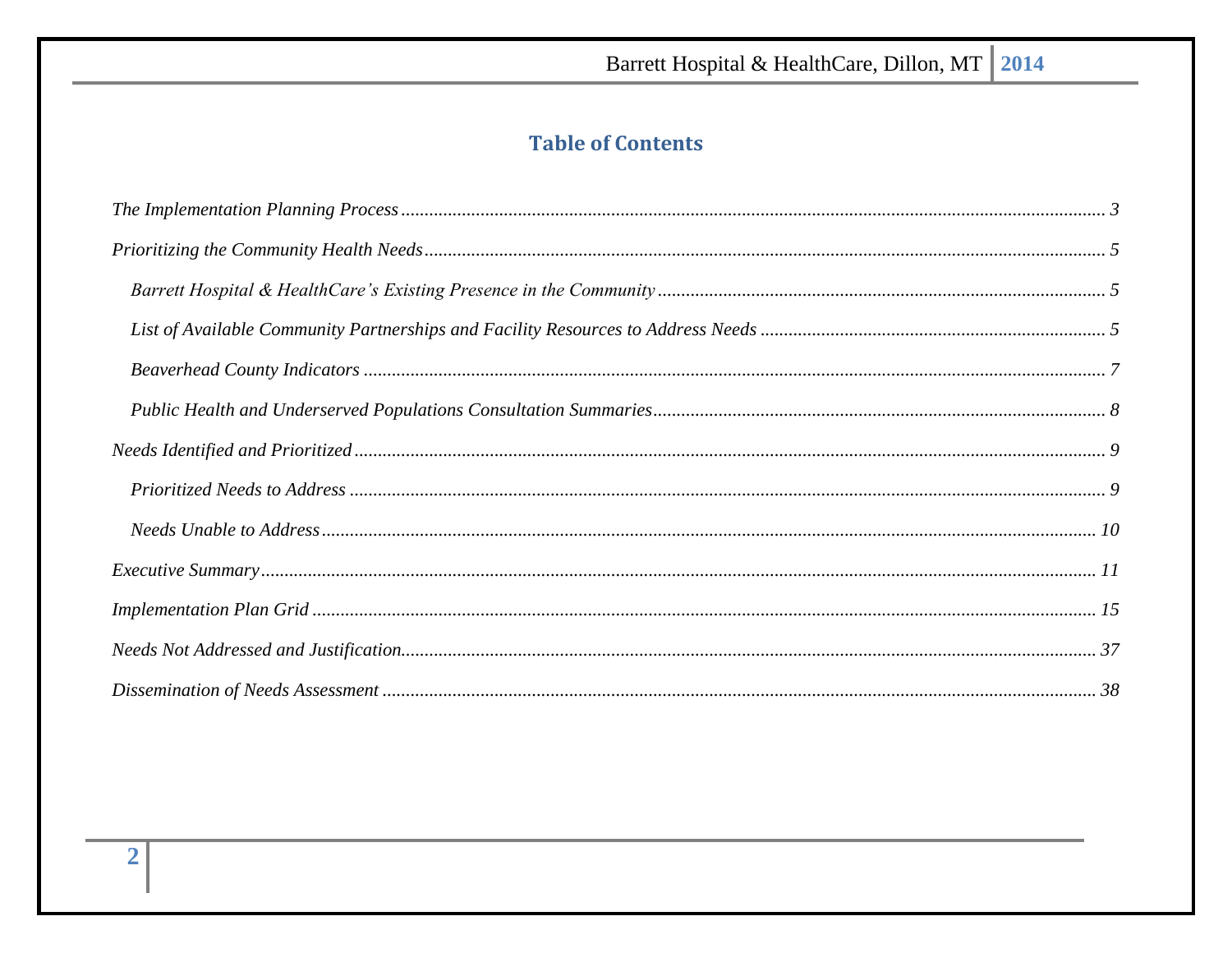### **The Implementation Planning Process**

<span id="page-2-0"></span>The implementation planning committee – comprised of Barrett Hospital & HealthCare's leadership team and two board members – participated in an implementation planning process to systematically and thoughtfully respond to all issues and opportunities identified through the Community Health Services Development (CHSD) needs assessment process, a part of the Frontier Better Medicine Better Health Partnership (FMBHP) project. The facility conducted the CHSD process in conjunction with the Montana Office of Rural Health (MORH).

The CHSD community health needs assessment was performed in the winter of 2013-2014 to determine the most important health needs and opportunities for Beaverhead County, Montana. "Needs" were identified as the top issues or opportunities rated by respondents during the CHSD survey process or during focus groups (see page 9 for a list of "Needs Identified and Prioritized"). For more information regarding the needs identified, as well as the assessment process/approach/methodology, please refer to the facility's assessment report, which is posted on the facility's website [\(www.barretthospital.org\)](http://www.barretthospital.org/).

The implementation planning committee identified the most important health needs to be addressed by reviewing the CHNA, secondary data, community demographics, and input from representatives representing the broad interest of the community, including those with public health expertise (see page 8 for additional information regarding input received from community representatives).

The implementation planning committee determined which needs or opportunities could be addressed considering Barrett Hospital & HealthCare's parameters of resources and limitations. The committee then prioritized the needs/opportunities using the additional parameters of the organizational vision, mission, and values, as well as existing and potential community partners. Participants then created a goal to achieve through strategies and activities, as well as the general approach to meeting the stated goal (i.e. staff member responsibilities, timeline, potential community partners, anticipated impact(s), and performance/evaluation measures).

The prioritized health needs as determined through the assessment process and which the facility will be addressing relates to the following healthcare issues:

- 1. Enhancing surgical services
- 2. Improving access to healthcare
- 3. Increasing awareness of existing services
- 4. Improving access to primary care
- 5. Mental health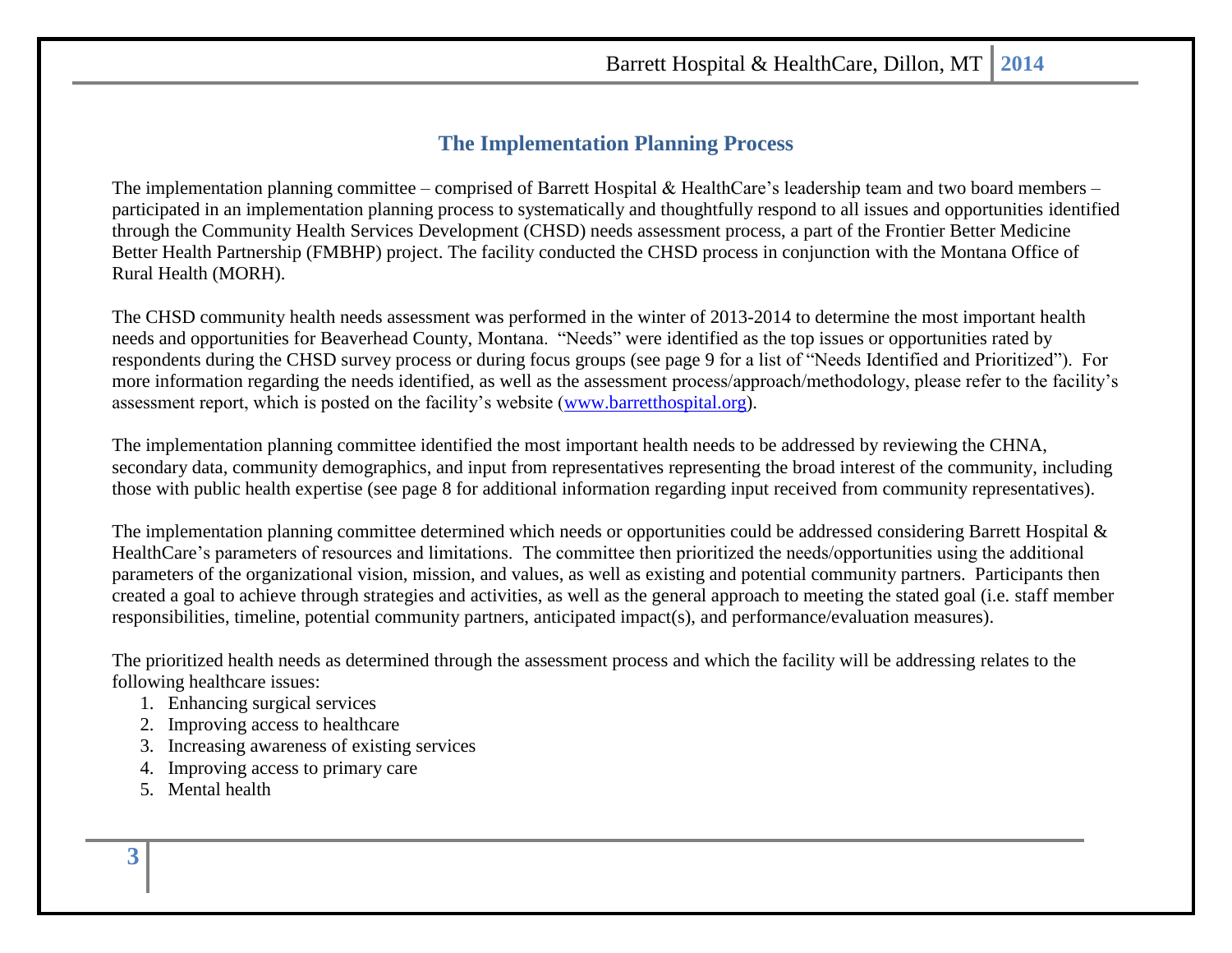In addressing the aforementioned issues, Barrett Hospital & HealthCare seeks to:

- a) Improve access to healthcare services;
- b) Enhance the health of the community;
- c) Advance medical or health knowledge;
- d) Relieve or reduce the burden of government or other community efforts

### **Barrett Hospital & HealthCare's Mission:**

• Barrett Hospital & HealthCare provides compassionate care, healing, and health-improving service to all community members throughout life's journey.

### **Barrett Hospital & HealthCare's Vision:**

• To be the model in rural healthcare delivery for the United States in all facets of primary health services.

### **Barrett Hospital & HealthCare's Values:**

• *I CARE:* Integrity, Compassion, Adaptability, Respect, Excellence

### **Implementation Planning Committee Members:**

- Ken Westman CEO, Barrett Hospital & HealthCare
- Ben Power Better Health Improvement Specialist, Barrett Hospital & HealthCare
- Carol Kennedy Chief Clinical Officer, Barrett Hospital & HealthCare
- Cynthia White Director of Provider Services, Barrett Hospital & HealthCare
- Dick Achter CFO, Barrett Hospital & HealthCare
- Geoffrey Roach Human Resources Director, Barrett Hospital & HealthCare
- Heather Larson Medical Assistant, Barrett Hospital & HealthCare
- Maria Koslosky Quality Director/Compliance Officer, Barrett Hospital & HealthCare
- Nate Finch Board member, Barrett Hospital & HealthCare
- Shane Puyear Board member, Barrett Hospital & HealthCare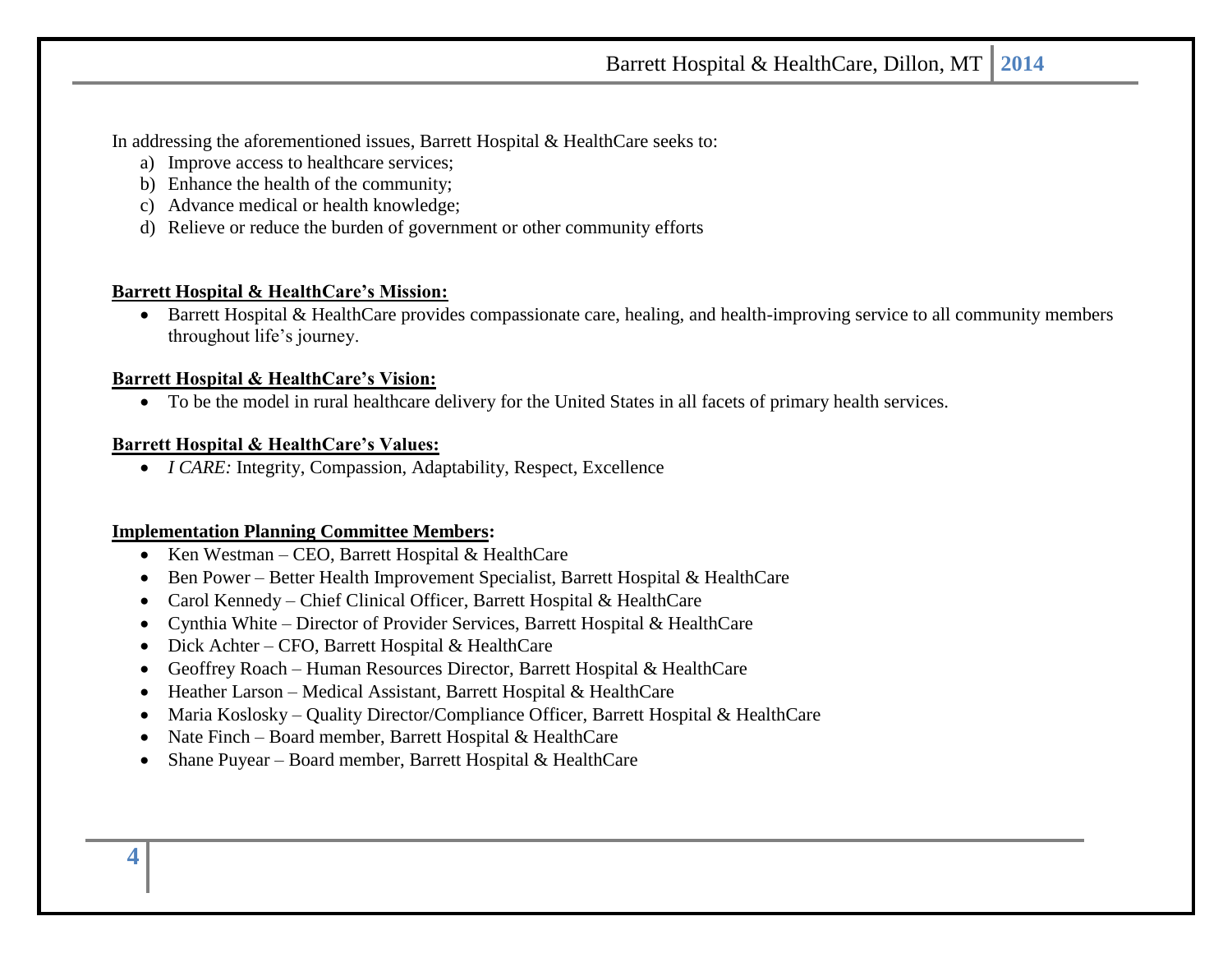## **Prioritizing the Community Health Needs**

<span id="page-4-0"></span>The implementation planning committee completed the following to prioritize the community health needs:

- Reviewed the facility's presence in the community (i.e. activities already being done to address community need)
- Considered organizations outside of the facility which may serve as collaborators in executing the facility's implementation plan
- Assessed the health indicators of the community through available secondary data
- Evaluated the feedback received from consultations with those representing the community's interests, including public health

### <span id="page-4-1"></span>**Barrett Hospital & HealthCare's Existing Presence in the Community**

- Supports the new "Trails Rx Program" that includes distance markers on paths so physicians can write prescriptions for walking.
- Partners with the annual health fair held in the spring and provide lab screenings once a year in Dillon and surrounding communities.
- Supports the annual American Cancer Society's "Relay for Life" event in Dillon.
- Supports the American Cancer Society's "Bark for Life" 5k run with their dogs on June 1, 2014.
- Provides physical therapy presence at the YMCA.
- Performs health screenings for Barrett Minerals, a large local employer.
- Hosts booth at annual Expo in Dillon and Mayfair in Butte.
- Sponsors local cancer support community, hospice volunteer training, and provides several medical/nursing scholarships. Partners with local high school to provide athletic training services
- Provides nursing services to the MT Youth Challenge program

### <span id="page-4-2"></span>**List of Available Community Partnerships and Facility Resources to Address Needs**

- Assisted Living facilities and the Nursing Home are available to senior citizens in Dillon
- Barrett Hospital & HealthCare (BHH) has several contracts with medical, physician assistant, and nursing schools, schools of pharmacy and physical therapy, schools that train radiology and lab techs, and residency programs.
- Beaverhead County Public Health works toward the promotion and maintenance of individual, group, and community health

### *Continued on following page…*

**5**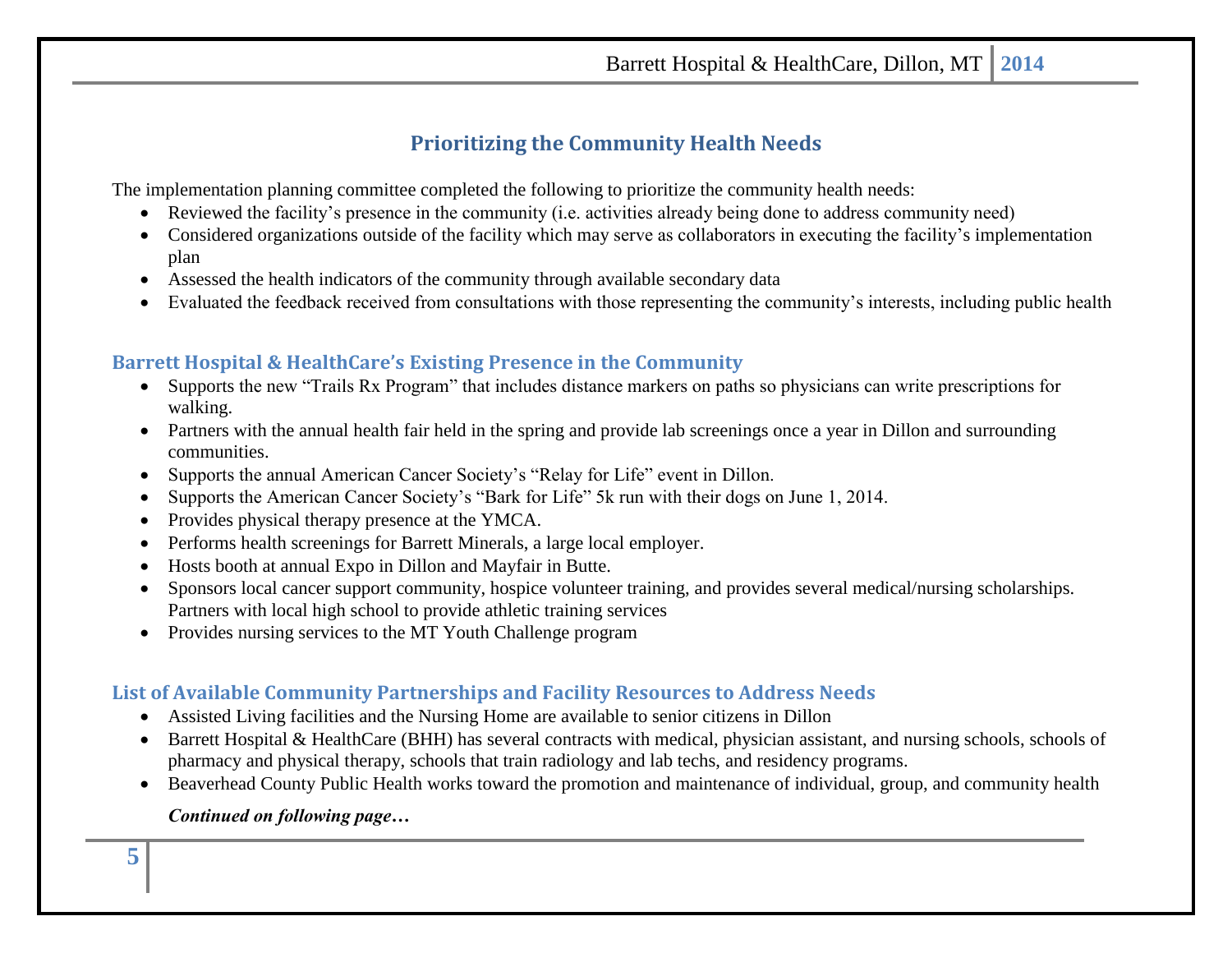#### *Community Partnerships & Facility Resources continued…*

- BHH provides residency slots for medical students in the Billings Family Practice program
- Butte Community Health Center provides medical, dental, behavioral health and pharmacy services in Butte, Dillon, and Sheridan, Montana
- BHH is participating in a PCORI Grant aimed at improving transitions for community members ready to receive care in referral centers back to BVHD County
- Beaverhead County Commissioners formed a local advisory council that matches mental health services to people in need of those services
- Crisis Response helps place patients in mental health facilities
- Dillon Cancer Support Group, part of Cancer Support Community Montana, is a support group for anyone who has been diagnosed with cancer as well as their family, friends, and caregivers
- Emergency Medical Services (EMS) provides clinical opportunities and collaborates at quarterly EMS meetings held at BHH, maintains an Memorandum of Understanding (MOU) with BHH to support transfer of patients to different level of care
- The Frontier Medicine Better Health Partnership (FMBHP) project is a collaboration formed to address the unique healthcare challenges in frontier/rural communities
- A "Lean" Intern from Montana State University (MSU) gives the hospital recommendations for process improvement
- Local Emergency Planning Committee (LEPC) provides a forum for all potential participants in emergency situations: Law enforcement, Fire, EMS, and BHH
- Montana Department of Public Health & Human Services (MT DPHHS) works to protect the health of Montanans
- Montana Office of Rural Health/Area Health Education Center (MORH/AHEC) provides technical assistance to rural health systems and organizations
- Montana Tech business students help Barrett Hospital & HealthCare with health informatics
- National Alliance on Mental Illness (NAMI) provides mental health education, advocacy, and support
- Providence Health & Services provides a community connection for using Epic EHR [electronic health records] software including hospitals in Dillon, Anaconda, Polson, Deer Lodge, and Clark Fork, as well as hospitals in Oregon, Washington, and Alaska
- Southwestern Montana Family YMCA provides programs and services focused on the development of children and youth, family strengthening, and health and well-being for all
- BHH provides various trainings for staff and students at University of Montana Western in Dillon.
- Western Montana Mental Health offers behavioral health services
- WWAMI [Washington Wyoming Alaska Montana Idaho] medical student placements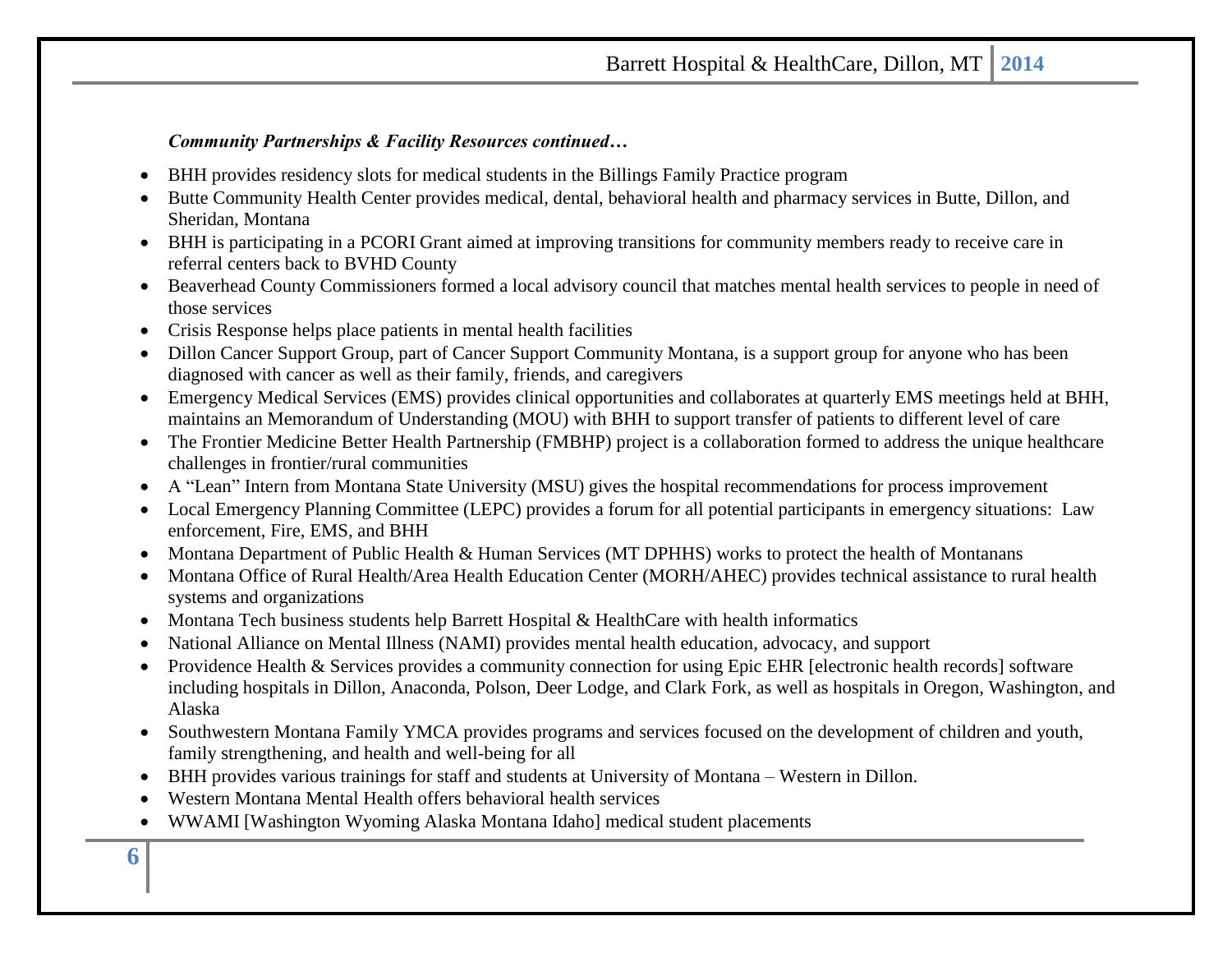### <span id="page-6-0"></span>**Beaverhead County Indicators**

Low Income Persons

■ 16% of persons are below the federal poverty level

#### Uninsured Persons

- 21.5% of adults less than age 65 are uninsured
- Data is not available by county (data is available for some counties) for uninsured children less than age 18

#### Leading Causes of Death: Primary and Chronic Diseases

- Heart Disease
- Cancer
- Unintentional Injuries

\* Note: Other primary and chronic disease data is by region and thus difficult to decipher community need.

#### Elderly Populations

■ 16% of Beaverhead County's Population is 65 years and older

#### Size of County and Remoteness

- 8,903 people in Beaverhead County
- 1.6 people per square mile

Nearest Major Hospital

■ St. James Hospital in Butte, MT is 64.5 miles from Barrett Hospital & HealthCare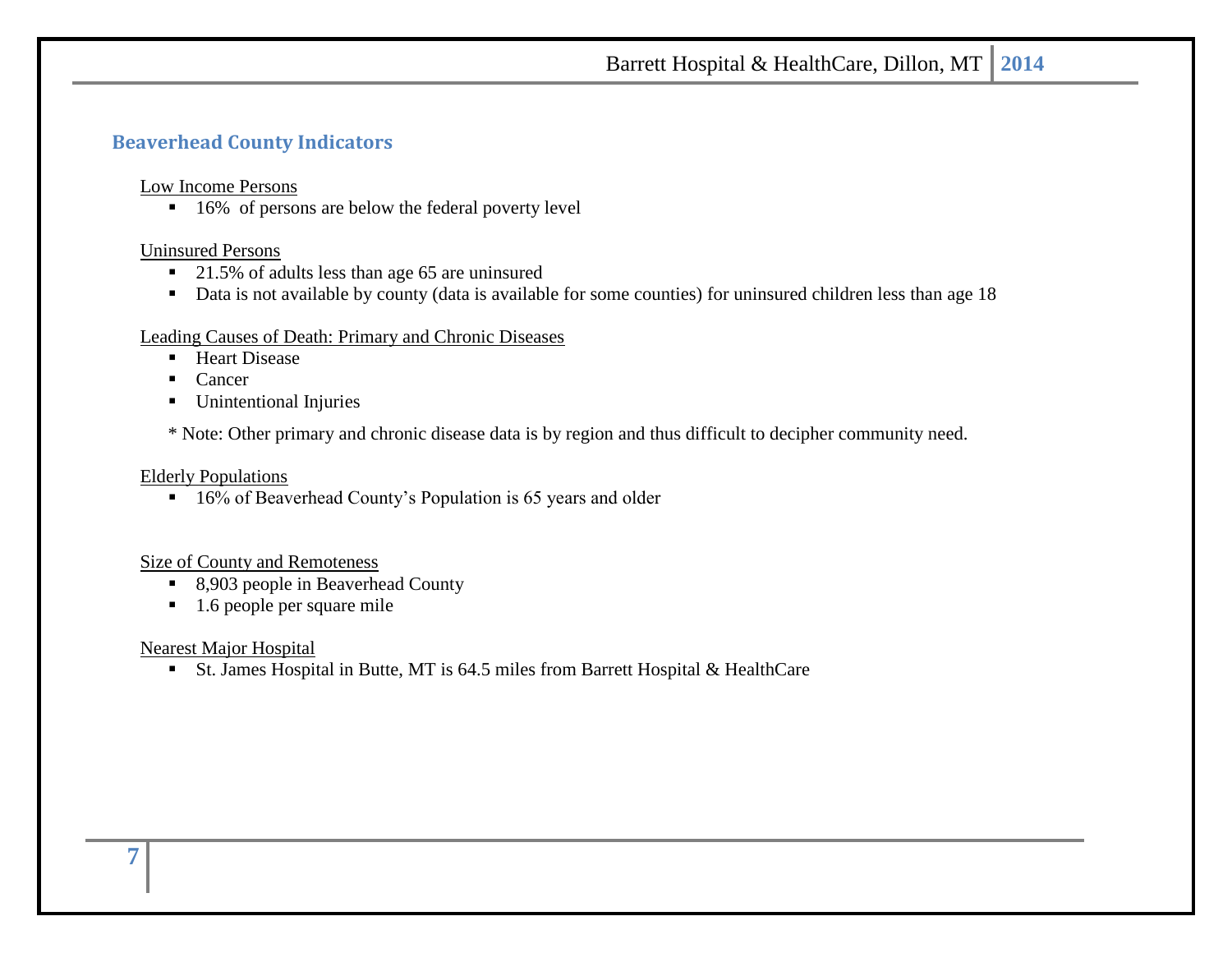### <span id="page-7-0"></span>**Public Health and Underserved Populations Consultation Summaries**

Public Health Consultation [Sue Hansen, Director of Beaverhead County Public Health Department – March 10, 2014]

- **•** Increasing walking and biking trails to increase physical activity would make our community a healthier place to live.
- Ensure that people have access to immunizations.
- Mental health is a priority there is a lack of mental health [support].
- Chronic illness such as diabetes, heart disease, and obesity are some of the most important local healthcare issues.
- Mental health/crisis intervention services are needed in the community.

Underserved Population – Youth [Christina Power, mother & Marie Smith, mother & BHH Employee – November 13, 2013]

- **Example 1** Immunizations are very low in Beaverhead County. I feel some people think they can't afford the Well Baby Checkups or there is just a lack of awareness.
- Young families tend to utilize the Emergency Room the most.

Underserved Population – Senior Citizens [Mary Bearden & Joan Grogan, Community Members – November 13, 2013]

■ Offering specialized local services is helpful to people to not have to travel for services they need on a regular basis (e.g. chemotherapy).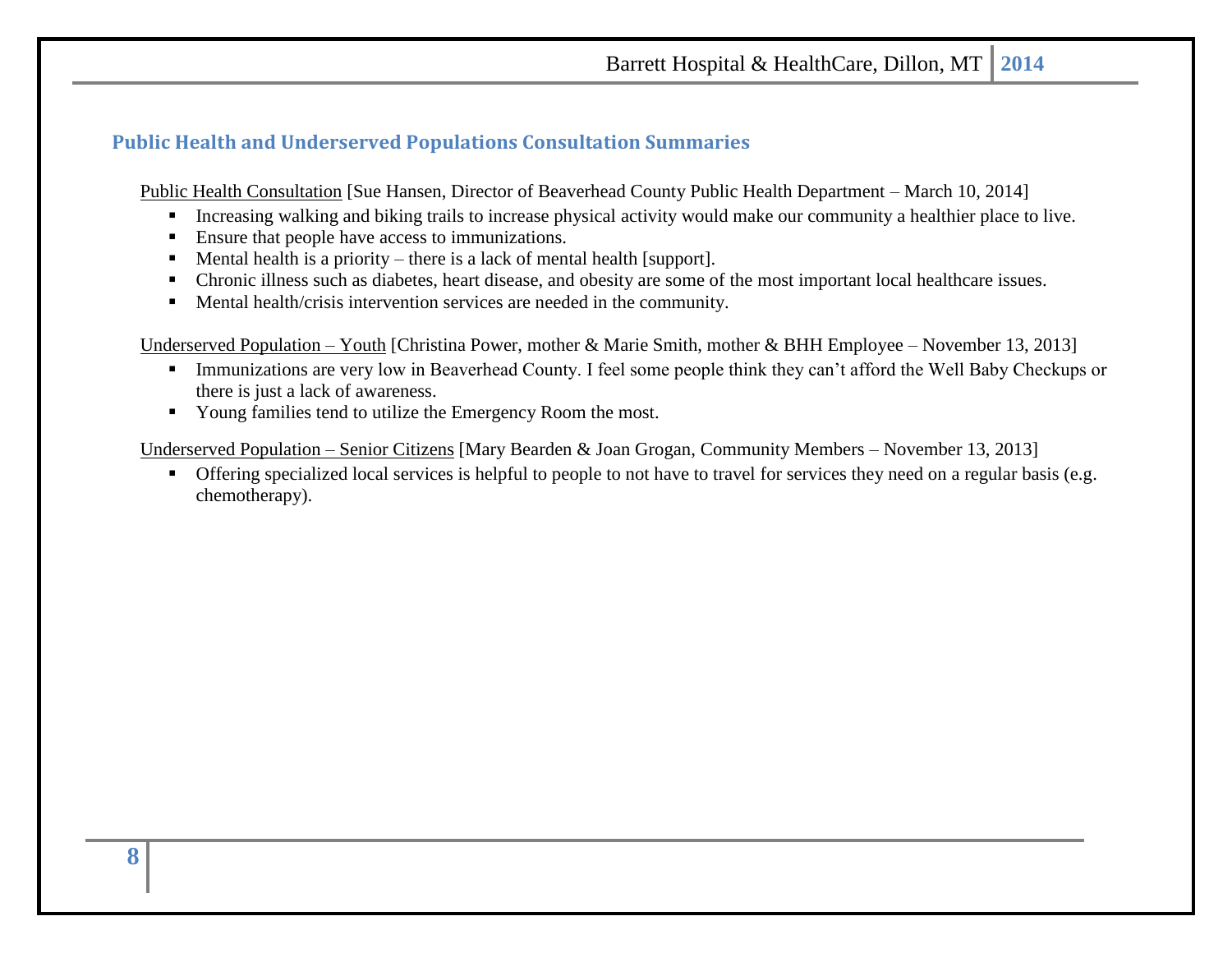### **Needs Identified and Prioritized**

### <span id="page-8-1"></span><span id="page-8-0"></span>*Prioritized Needs to Address*

- 1. 60.3% of survey respondents indicated that access to healthcare and other services was the most important component of a healthy community
- 2. Focus group participants indicated a desire for an additional general surgeon
- 3. 22.6% of survey respondents reported utilizing orthopedic surgery and focus group participants also indicated a need for additional availability for orthopedic surgery
- 4. 40.2% of survey respondents believe that more specialists would improve the community's access to healthcare
- 5. Nearly half (47.5%) of survey respondents reported having a 'good' knowledge of health services while only 19.6% reported feeling they have an 'excellent' awareness of services
- 6. 29.4% of respondents indicated that great health education services would improve the community's access to healthcare
- 7. 27.4% of survey respondents chose their primary care provider based on appointment availability
- 8. Focus group participants reported a lack of availability of services on the weekend, including MRI/CT scans and the walk-in clinic
- 9. 32.3% of survey participants indicated they were not aware of or were unsure of cost assistance programs
- 10. Of the respondents who reported they delayed receiving healthcare services (31.4%), reasons indicated were: it costs too much (65.6%), no insurance (31.3%), or insurance did not cover it (25%)
- 11. A desire for senior well checks was indicated by 16.7% of survey respondents
- 12. 44.1% of respondents indicated that more primary care providers would improve the community's access to healthcare
- 13. 8.6% of respondents reported it took 15 or more days to see their primary care provider after scheduling an appointment
- 14. 18.6% of respondents reported they experienced periods of feeling depressed on most days for at least three consecutive months
- 15. 22.1% of respondents reported that depression/anxiety is a top health concern in the community
- 16. According to data from MT DPHHS, Beaverhead County has a suicide rate of 18.1 per 100,000 people compared to Montana's rate (20.3 per 100,000) and the nation's rate (12 per 100,000)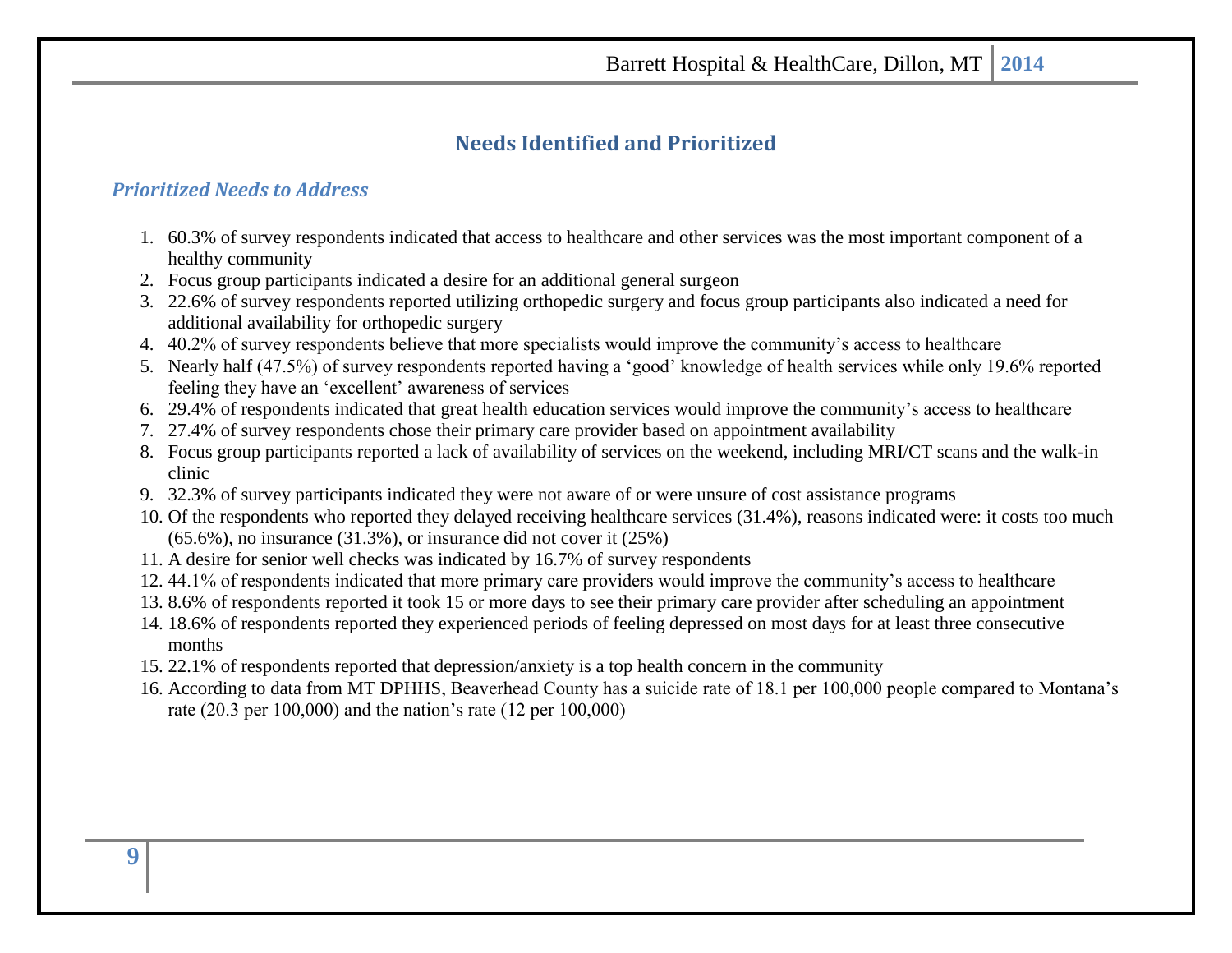### <span id="page-9-0"></span>*Needs Unable to Address*

#### *(See page 31 for additional information)*

- 1. 24.7% of respondents indicated they utilized dermatology services in the past three years and 32.4% of respondents indicated a need for local dermatology services as they are not currently available
- 2. 45.1% of respondents indicated cancer is a top health concern in the community and 12.3% of respondents indicated a need for local chemotherapy services
- 3. Respondents indicated interest in first aid/CPR classes (29.4%), fitness classes (28.4%), and health & wellness programs  $(26%)$
- 4. The majority (54.4%) of respondents indicated alcohol/substance abuse is a top health concern in the community
- 5. 29.9% of respondents indicated that overweight/obesity is a top health concern in the community
- 6. Heart disease and unintentional injuries are leading causes of death in Beaverhead County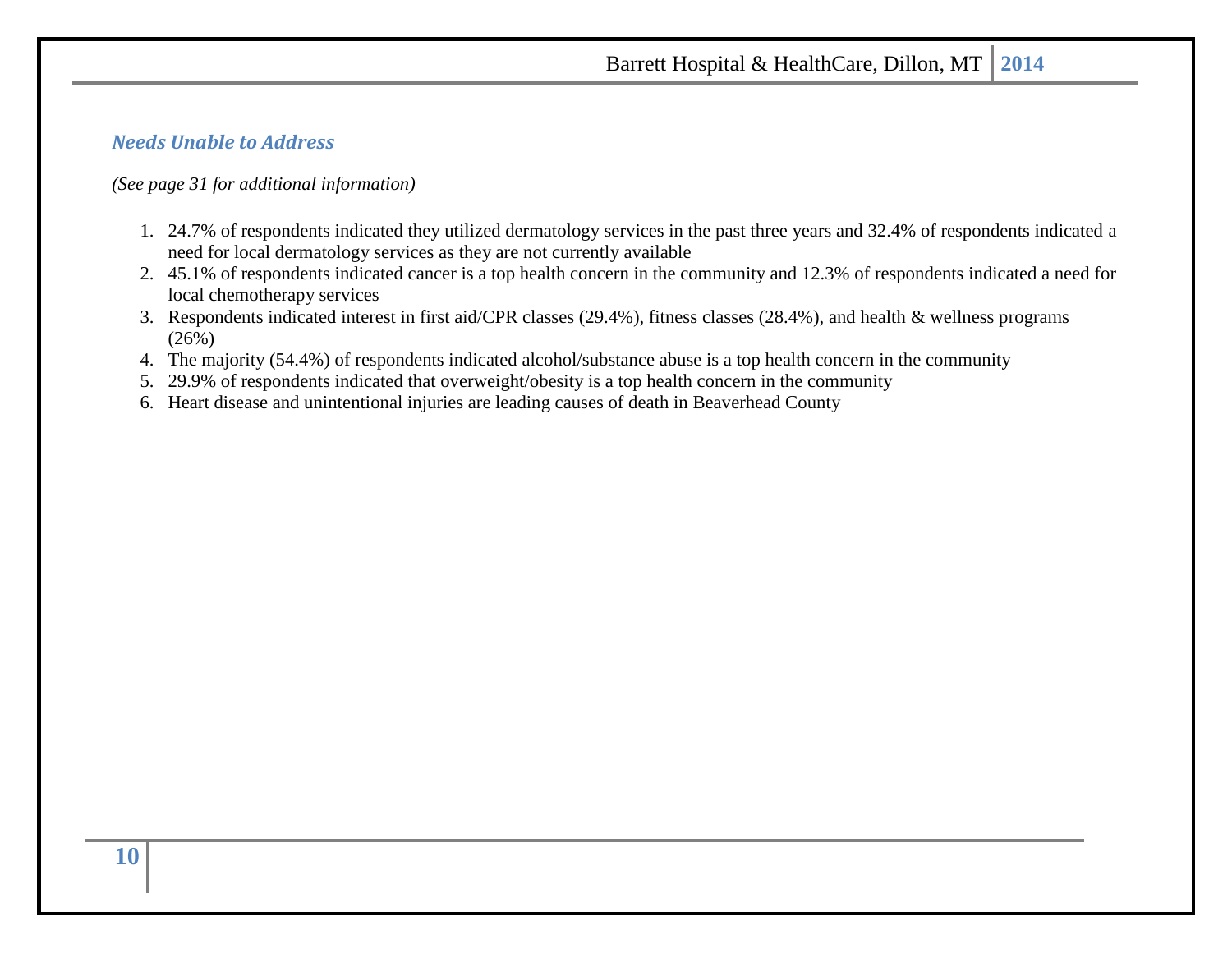### **Executive Summary**

<span id="page-10-0"></span>The following represents a summary of the goals and corresponding strategies and activities which the facility will execute to address the prioritized health needs (from page 9). For more details regarding the approach and performance measures for each goal, please refer to the Implementation Plan Grid section, which begins on page 15.

Goal 1: Increase the availability of select surgical services for members in Barrett Hospital & HealthCare's service area.

**Strategy 1.1:** Provide additional surgical services.

**Activities:** 

- Hire an additional part-time general surgeon to complement existing general surgery services.
- Continue working on building a relationship with Bridger Orthopedics to provide more subspecialty orthopedic services and back-up orthopedic surgery coverage.

**Strategy 1.2:** Improve efficiency of the surgical department.

**Activities:** 

- Establish a plan to create comprehensive scheduling and competitive pricing to maintain loyalty of patients and earn local business for visiting surgeons.
- Prepare staff for changes in the surgical department. Provide Customer Service Training, TEAM STEPPS training.
- Improve staff's proficiency with "Epic" the electronic health record (EHR) software.

Goal 2: Improve the accessibility of services at Barrett Hospital & HealthCare.

**Strategy 2.1:** Improve the convenience of ancillary services for patients.

**Activities:** 

- Perform an in-depth analysis to determine the feasibility of changing hours for imaging services (CT, MRI, etc.) to accommodate the schedules of patients who work.
- Perform an in-depth analysis using existing data to determine the feasibility of expanding hours for rehabilitative services to accommodate the schedules of patients who work.
- Perform an in-depth analysis to determine the feasibility of changing hours for the walk-in clinic to be available during the lunch hour for patients.
- Perform an in-depth analysis to determine the feasibility of changing hours for the billing department (financial counseling and bill-pay) and the feasibility of providing convenient, alternative methods of payment.

**11**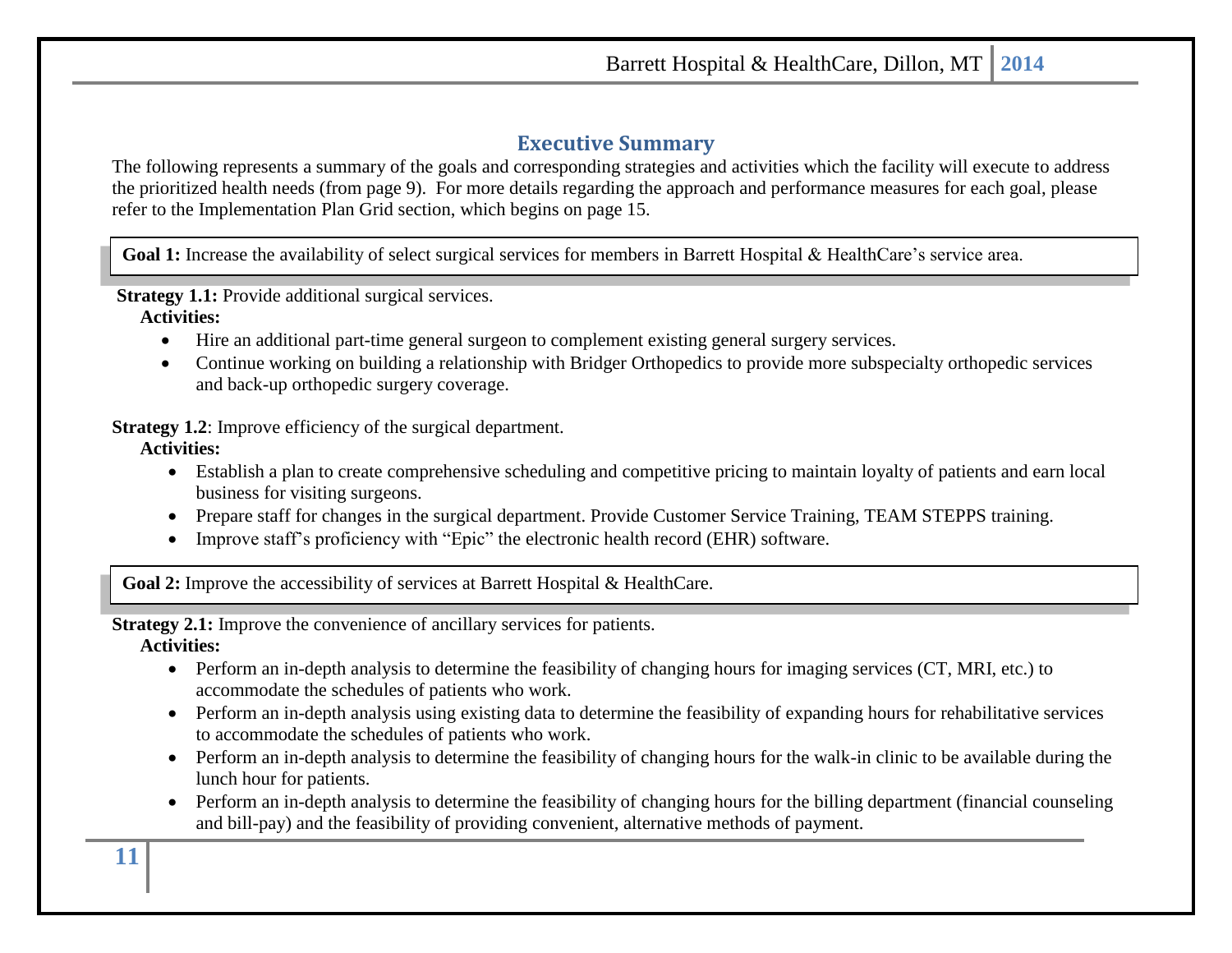**Strategy 2.2:** Bring healthcare services directly to the patient.

#### **Activities:**

- Providers will continue to provide house calls when necessary.
- Examine potential for providing "senior well checks" where healthcare providers perform care for senior citizens at senior centers and assisted living facilities.

**Goal 3:** Increase awareness of the services available at Barrett Hospital & HealthCare.

**Strategy 3.1:** Develop a comprehensive, long-term marketing strategy that is cohesive, consistent, targeted, strategic, and costeffective.

#### **Activities:**

- Work with members of the hospital foundation who are currently responsible for managing marketing to determine the effectiveness of current marketing strategies.
- Create a committee of key staff members to make decisions regarding the marketing strategy.
- Consider outsourcing a marketing specialist for marketing expertise to find the best value to fit BHH's needs.
- Determine the most-effective channels to promote the message.
- Review BHH tagline.
- Create a message that educates about services that are available and demonstrates the value of services that patients receive.
- Implement the marketing plan.
- Re-examine the marketing plan quarterly to include additional key messages.

**Strategy 3.2:** Inform staff and community members of available services.

**Activities:** 

- Educate the public about services that are currently available at BHH.
- Educate the public of services that are "coming soon."
- Hold meetings with internal staff to educate them of what services are available and help them understand when and to whom to refer.

**Strategy 3.3**: Promote the assistance programs that are available.

**Activities:** 

• Promote BHH staff's ability to navigate people through the Insurance Marketplace.

**12**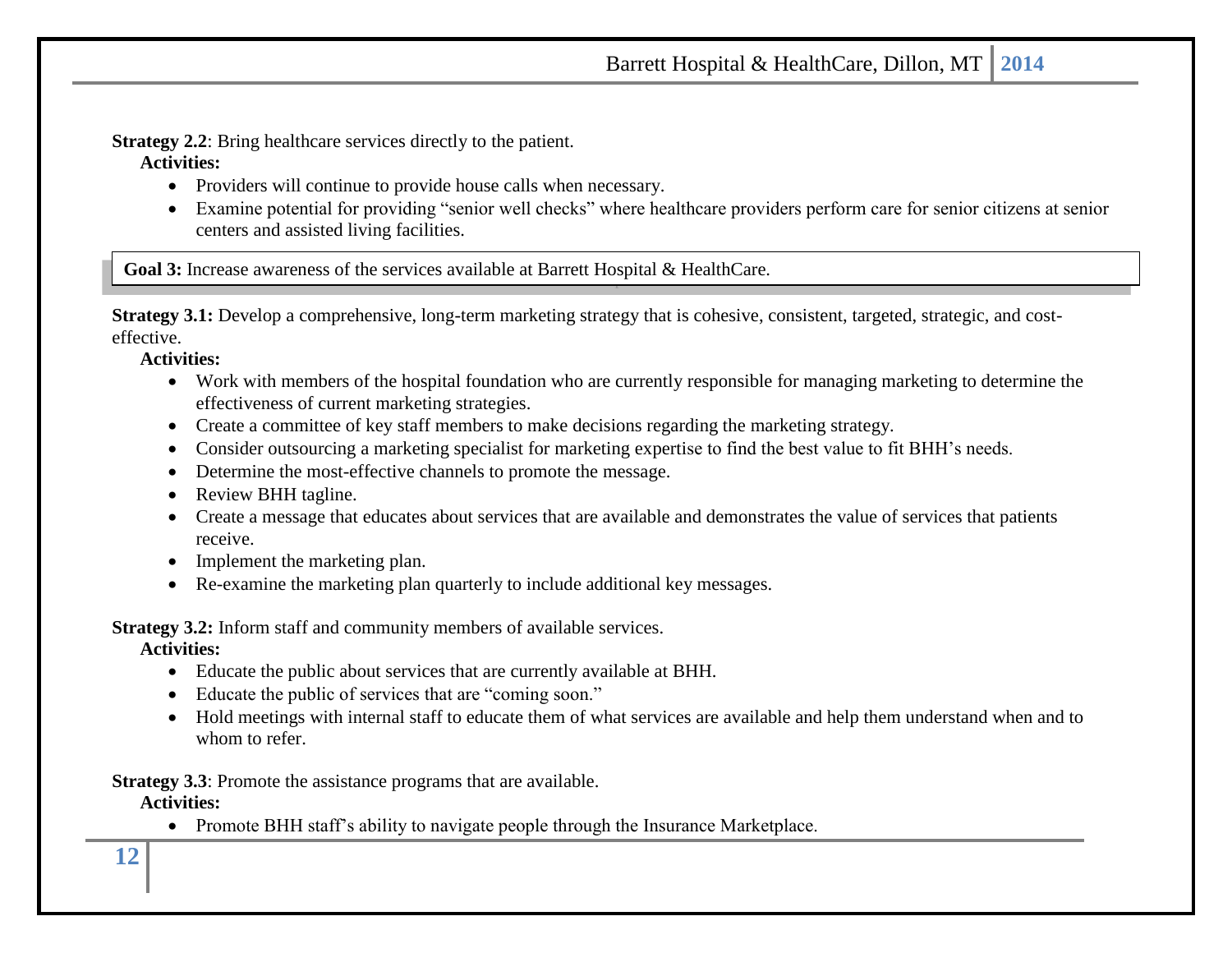- Encourage employees to promote assistance programs to patients who may qualify.
- Explain eligibility requirements for assistance programs.
- Encourage patients to ask necessary questions to help them navigate through the healthcare system.

**Goal 4:** Improve access to primary care services to the community.

**Strategy 4.1:** Provide additional primary care providers.

**Activities:** 

- Hire two new family practice providers with experience in obstetrics.
- Inform patients Dr. Hansen will be returning from sabbatical.

**Strategy 4.2:** Link patients with primary care providers.

### **Activities:**

- Improve scheduling to increase availability of primary care services.
- Create flyers to help patients identify providers for follow-up appointments.

**Strategy 4.3**: Increase providers' involvement in the community.

### **Activities:**

- Hire an Athletic Trainer for high school sports.
- Host the "Kindergarten Roundup" event to better-involve providers in the community.
- Provide EKG Clinics for student athletes.
- Have providers attend parent meetings prior to sports seasons.

**Goal 5**: Improve awareness of mental health in Beaverhead County.

**Strategy 5.1:** Continue providing services for mental health and suicide prevention.

**Activities:** 

- Provide mental health first aid training at University of Montana-Western (UM-W).
- Provide "Question Persuade Refer (QPR)" suicide prevention training at BHH, UM-W, and other locations throughout the county.
- Healthcare providers will continue to perform medication maintenance for patients who are on medication plans from a psychiatrist.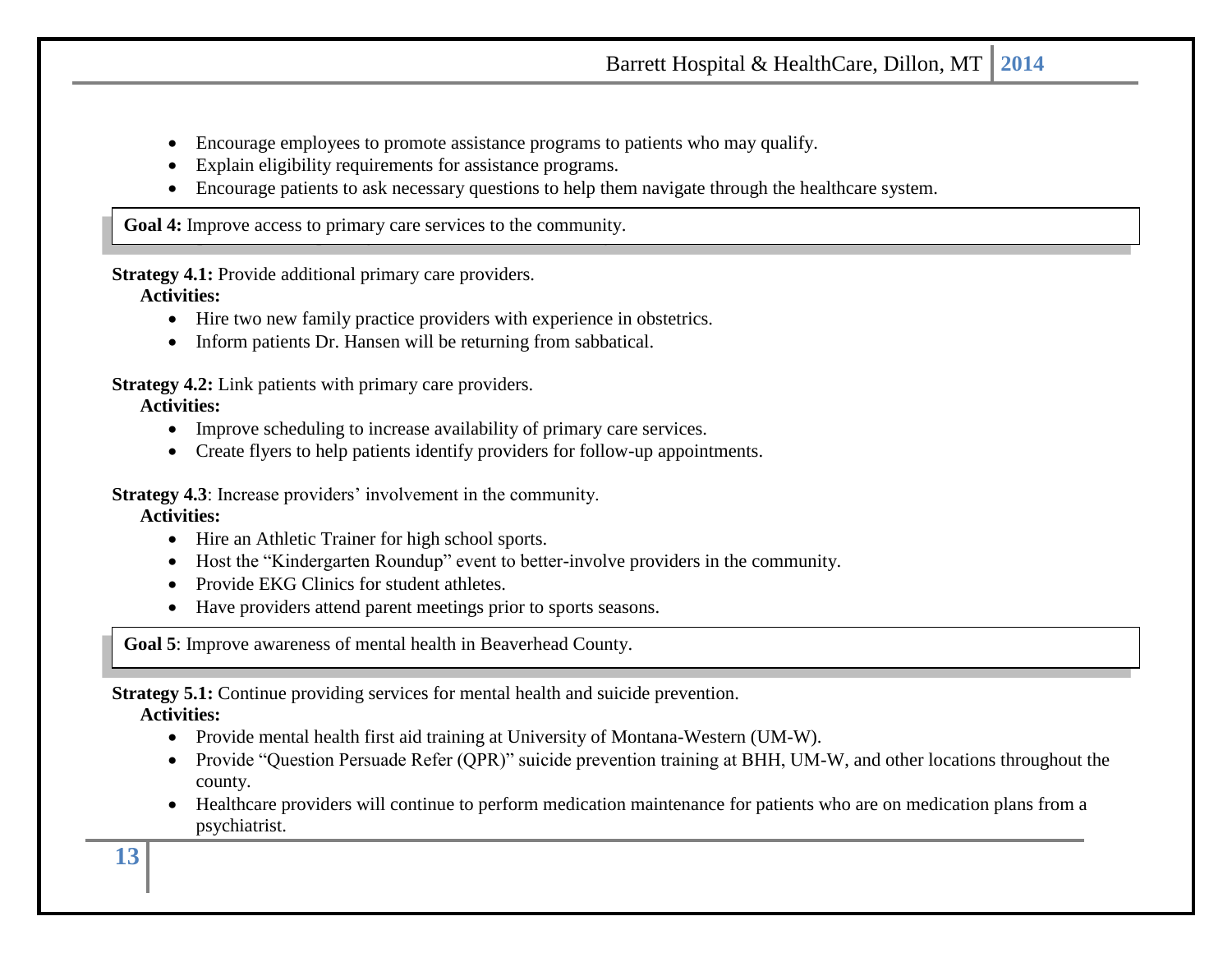**Strategy 5.2:** Examine providing additional mental health services.

**Activities:** 

• Continue researching the use of telepsychiatry and train staff to manage the work processes.

**Strategy 5.3**: Partner with organizations that specialize in mental health services.

**Activities:** 

- Continue partnering with the local advisory council formed by the County Commissioners that matches services to people in need of those services.
- Continue partnership with the Human Services Network (HSN) chaired by the Women Resource Center that examines gaps in service needs and utilizes a community approach.
- Pursue a counseling partnership with a social worker at the Dillon Community Health Center who is currently working toward their LCSW [Licensed Clinical Social Worker].
- Examine providing suicide risk assessments for middle schools and high schools in Beaverhead County Schools modeled after the program in Miles City, MT
- Identify resources to build a Crisis Intervention Team since there is currently no active group.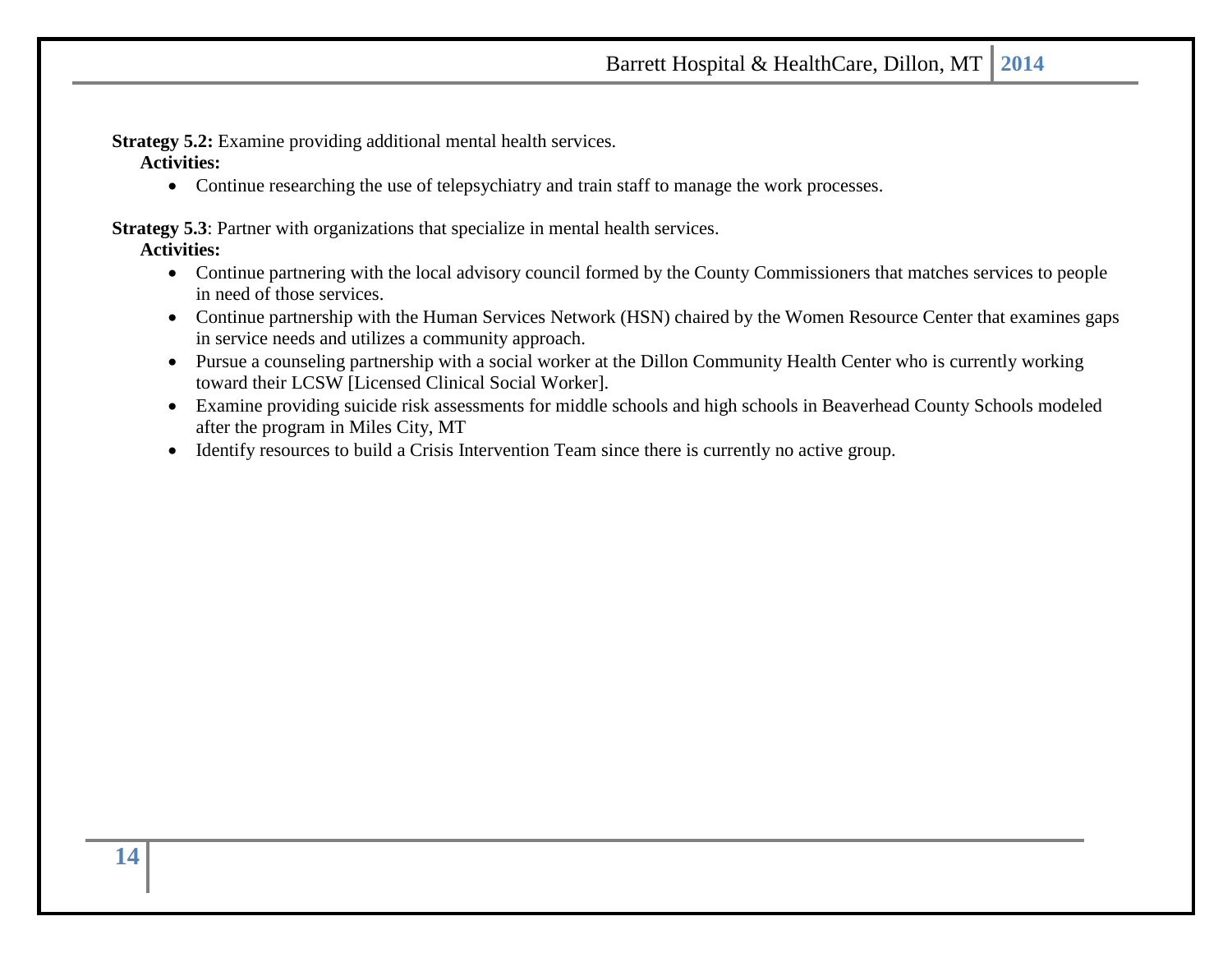# **Implementation Plan Grid**

<span id="page-14-0"></span>Goal 1: Increase the availability of select surgical services for members in Barrett Hospital & HealthCare's service area.

#### **Strategy 1.1:** Provide additional surgical services.

| <b>Activities</b>                                                                                                                                                       | <b>Responsibility</b>                            | <b>Timeline</b>                                            | <b>Final Approval</b> | <b>Partners</b>            | <b>Accomplishments</b>                                                                                                                                                                                                                                                          |
|-------------------------------------------------------------------------------------------------------------------------------------------------------------------------|--------------------------------------------------|------------------------------------------------------------|-----------------------|----------------------------|---------------------------------------------------------------------------------------------------------------------------------------------------------------------------------------------------------------------------------------------------------------------------------|
| Hire an additional part-time general surgeon to<br>complement existing general surgery services.                                                                        | CEO & Director<br>of Provider<br><b>Services</b> | September<br>2014                                          | <b>Board</b>          | N/A                        | General Surgery: John<br>Pickens, MD joined<br>BHH Aug 2014<br>Urologist availability:<br>increase of 50%                                                                                                                                                                       |
| Continue working on building a relationship with<br>Bridger Orthopedics to provide more subspecialty<br>orthopedic services and back-up orthopedic<br>surgery coverage. | CEO & Director<br>of Provider<br>Services        | In Progress;<br>Complete by<br>October 2014<br>and ongoing | Board                 | <b>Bridger Orthopedics</b> | Increased presence of<br>visiting orthopedic<br>subspecialists from<br>Bozeman and Missoula<br>in FY 2015.<br>Drs. Blake, Channer,<br>Jarrett, LeGrande and<br>Vinglas of Bridger<br>Orthopedics) joined Dr.<br>Downey to perform<br>cases and expand scope<br>(e.g. shoulders) |

#### **Needs Being Addressed by this Strategy:**

- #1: 60.3% of survey respondents indicated that access to healthcare and other services was the most important component of a healthy community
- #2: Focus group participants indicated a desire for an additional general surgeon
- #3: 22.6% of survey respondents reported utilizing orthopedic surgery and focus group participants also indicated a need for additional availability for orthopedic surgery
- #4: 40.2% of survey respondents believe that more specialists would improve the community's access to healthcare

### **Anticipated Impact(s) of these Activities:**

- Availability of surgical services will increase
- Fewer community members will need to leave their local area for healthcare services

**Plan to Evaluate Anticipated Impact(s) of these Activities:**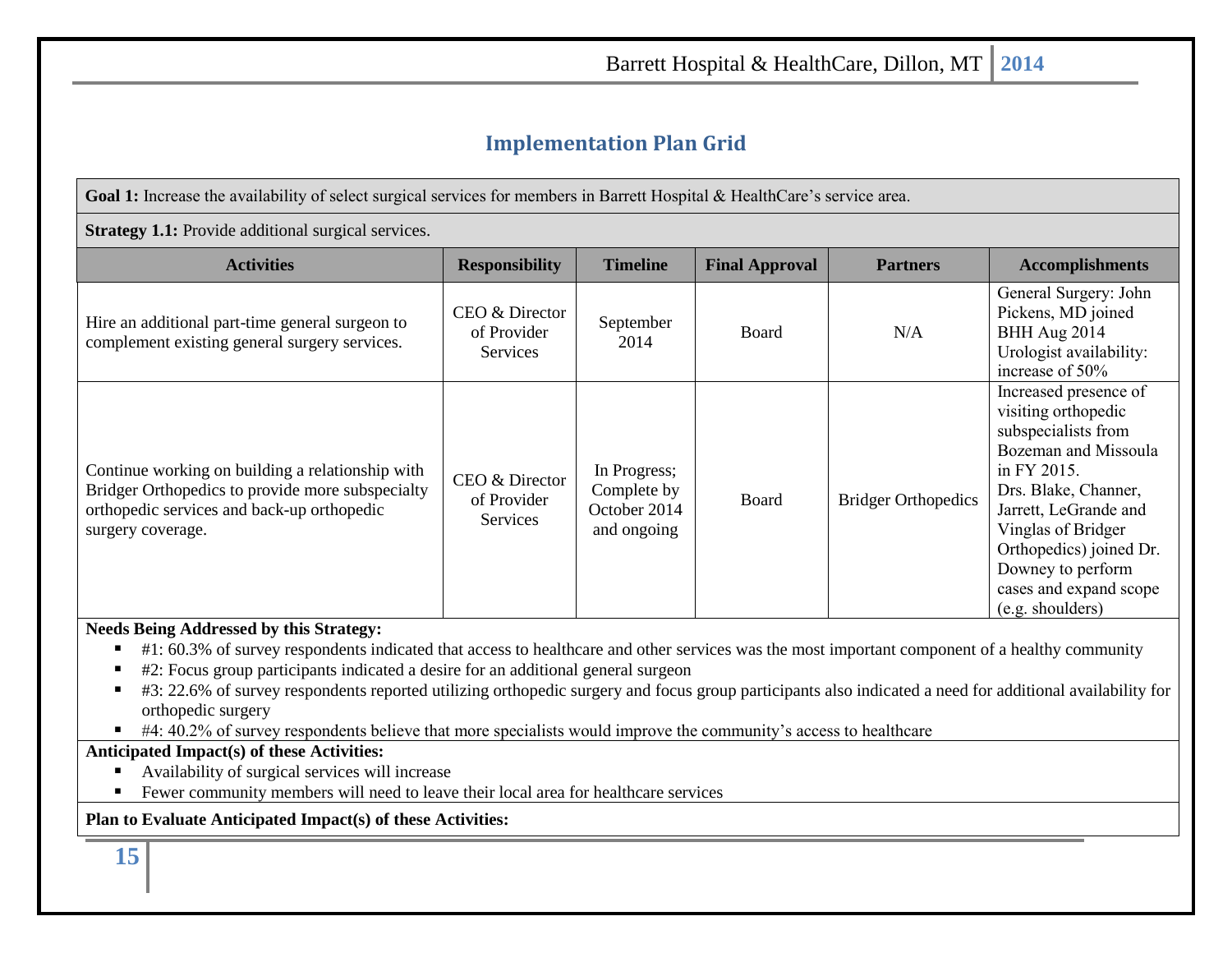**■** Monitor utilization rates of additional surgeons

**Measure of Success:** Additional general and orthopedic surgical services are offered at Barrett Hospital & HealthCare by October 2014.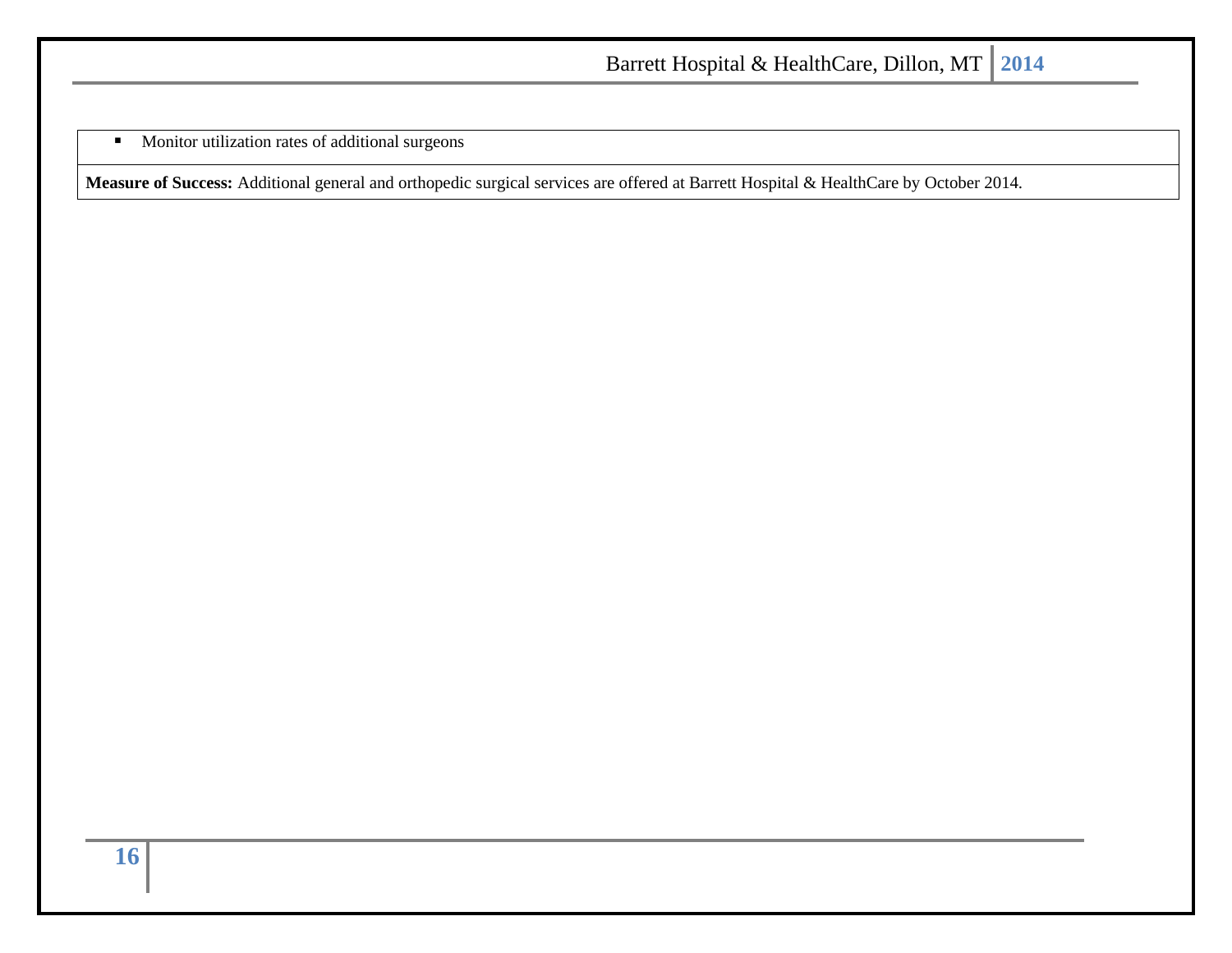| Goal 1: Increase the availability of select surgical services for members in Barrett Hospital & HealthCare's service area.                                          |                       |                  |                       |                 |                                                                                                                                                                                                                                                                                                                                                                                                                                                        |  |  |  |  |
|---------------------------------------------------------------------------------------------------------------------------------------------------------------------|-----------------------|------------------|-----------------------|-----------------|--------------------------------------------------------------------------------------------------------------------------------------------------------------------------------------------------------------------------------------------------------------------------------------------------------------------------------------------------------------------------------------------------------------------------------------------------------|--|--|--|--|
| <b>Strategy 1.2:</b> Improve efficiency of the surgical department.                                                                                                 |                       |                  |                       |                 |                                                                                                                                                                                                                                                                                                                                                                                                                                                        |  |  |  |  |
| <b>Activities</b>                                                                                                                                                   | <b>Responsibility</b> | <b>Timeline</b>  | <b>Final Approval</b> | <b>Partners</b> | <b>Accomplishments</b>                                                                                                                                                                                                                                                                                                                                                                                                                                 |  |  |  |  |
| Establish a plan to create comprehensive<br>scheduling and competitive pricing to maintain<br>loyalty of patients and earn local business for<br>visiting surgeons. | CCO & CFO             | November<br>2014 | Surgery<br>Committee  | N/A             | Actively working with<br>hip & knee implant<br>vendor to reduce costs.<br>Periop Mgr. periodically<br>compares procedure cost<br>with competitors.<br>Multiple data points<br>suggest our pricing is<br>very competitive for our<br>region and nationally.                                                                                                                                                                                             |  |  |  |  |
| Prepare staff for changes in the surgical<br>department. Provide Customer Service Training,<br>TEAM STEPPS training.                                                | <b>CCO</b>            | March 2015       | Surgery<br>Committee  | N/A             | Monthly discussion and<br>role play topic at Periop<br>Staff mtgs. Productivity,<br>cost report, and pt.<br>satisfaction data shared<br>and discussed regularly;<br>customer service has<br>been an organization<br>wide goal in FY 2015<br>and 2016; Periop<br>Services have worked<br>with Press Ganey re:<br>patient satisfaction<br>survey, scores and<br>strategies.<br><b>TEAMSTEPPS</b><br>determined to be too<br>time consuming a<br>program. |  |  |  |  |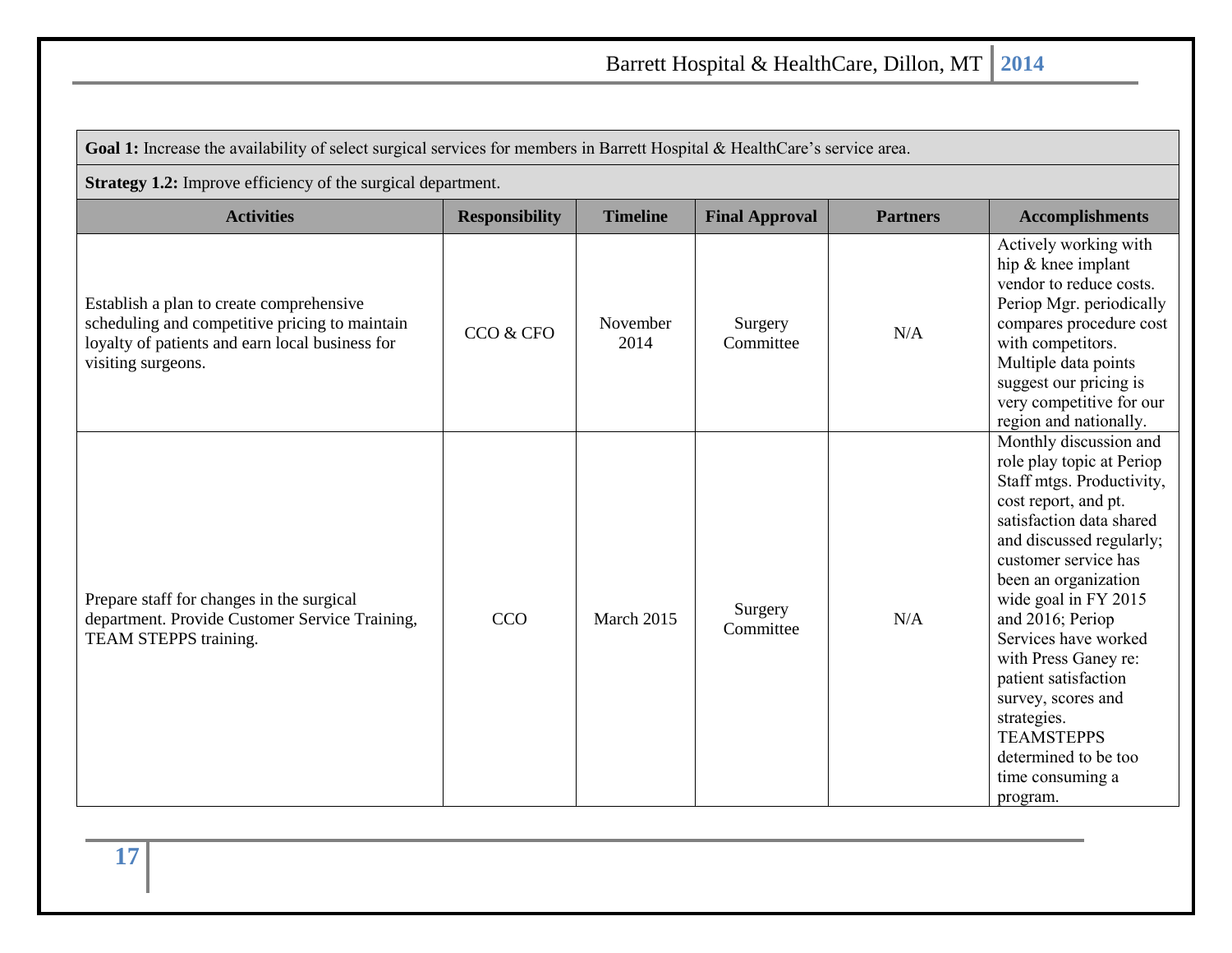Barrett Hospital & HealthCare, Dillon, MT **2014** Improve staff's proficiency with "Epic" the Improve staff's proficiency with "Epic" the<br>
electronic health record (EHR) software. CCO CCO COCO Committee Surgery<br>Committee N/A Multiple A-3s (problem solving) to address gaps in patient information sharing via Epic and improving Epic use; ongoing optimization efforts. **Needs Being Addressed by this Strategy:** ■ #1: 60.3% of survey respondents indicated that access to healthcare and other services was the most important component of a healthy community #4: 40.2% of survey respondents believe that more specialists would improve the community's access to healthcare  $\blacksquare$  #5: Nearly half (47.5%) of survey respondents reported having a 'good' knowledge of health services while only 19.6% reported feeling they have an 'excellent' awareness of services ■ #7: 27.4% of survey respondents chose their primary care provider based on appointment availability **Anticipated Impact(s) of these Activities:** ■ Availability of surgical services will increase ■ More surgeries can be scheduled at Barrett Hospital & HealthCare ■ Higher patient satisfaction and lower levels of frustrations due to electronic health records ▪ Fewer community members will need to leave their local area for healthcare services

**Plan to Evaluate Anticipated Impact(s) of these Activities:**

- Track the number of surgeries scheduled per month
- Gather perceptions from staff and patients about proficiency with Epic

**Measure of Success:** Barrett Hospital & HealthCare staff is proficient in using Epic by March 2015.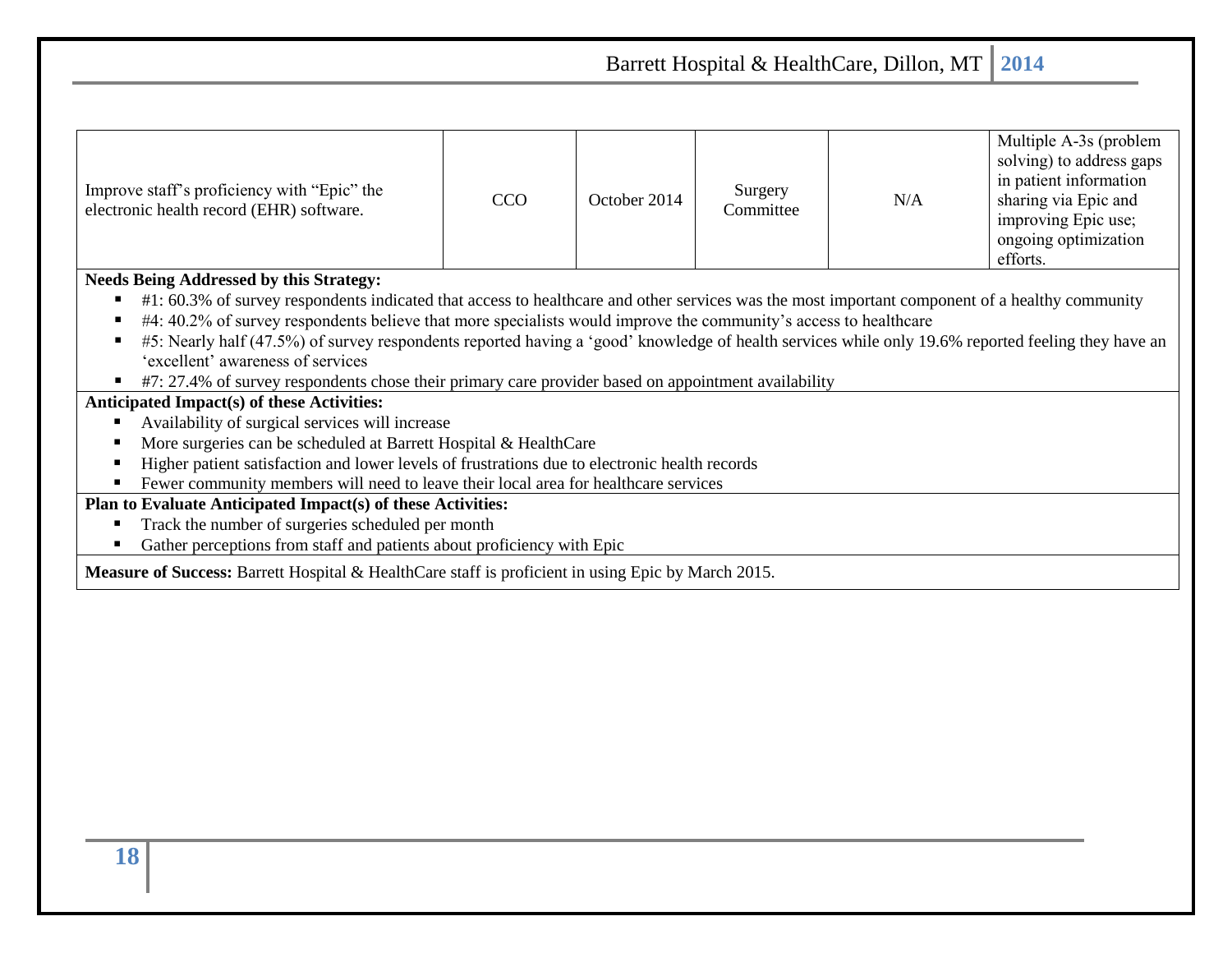| Goal 2: Improve the accessibility of services at Barrett Hospital & HealthCare.                                                                                                                                                     |                                     |                   |                                         |                                           |                                                                                                                                                                                                                                                        |  |  |
|-------------------------------------------------------------------------------------------------------------------------------------------------------------------------------------------------------------------------------------|-------------------------------------|-------------------|-----------------------------------------|-------------------------------------------|--------------------------------------------------------------------------------------------------------------------------------------------------------------------------------------------------------------------------------------------------------|--|--|
| Strategy 2.1: Improve the convenience of ancillary services for patients.                                                                                                                                                           |                                     |                   |                                         |                                           |                                                                                                                                                                                                                                                        |  |  |
| <b>Activities</b>                                                                                                                                                                                                                   | <b>Responsibility</b>               | <b>Timeline</b>   | <b>Final Approval</b>                   | <b>Partners</b>                           | <b>Accomplishments</b>                                                                                                                                                                                                                                 |  |  |
| Perform an in-depth analysis to determine the<br>feasibility of changing hours for imaging services<br>(CT, MRI, etc.) to accommodate the schedules of<br>patients who work.                                                        | <b>CCO</b>                          | November<br>2014  | <b>PIC</b>                              | <b>PAC</b>                                | Additional staff<br>proficient in MR has<br>allowed additional hours<br>of availability. Central<br>scheduling encouraging<br>"after work"<br>appointments in<br>Imaging.                                                                              |  |  |
| Perform an in-depth analysis using existing data to<br>determine the feasibility of expanding hours for<br>rehabilitative services to accommodate the<br>schedules of patients who work.                                            | <b>CEO</b>                          | November<br>2014  | <b>PIC</b>                              | <b>PAC</b>                                | <b>Rehabilitation Services</b><br>hours are 8am-5pm. On<br>an as needed basis, they<br>have expanded into the<br>evening until 6 or 7. We<br>tried earlier hours at<br>7:30am, but this time<br>was not utilized very<br>much. 7:30am as needed.       |  |  |
| Perform an in-depth analysis to determine the<br>feasibility of changing hours for the walk-in clinic<br>to be available during the lunch hour for patients.                                                                        | Director of<br>Provider<br>Services | September<br>2014 | Primary Care<br>$Group \rightarrow PAC$ | <b>PAC</b>                                | M-F 7:30AM-4:00PM<br>(open during the lunch<br>hour)                                                                                                                                                                                                   |  |  |
| Perform an in-depth analysis to determine the<br>feasibility of changing hours for the billing<br>department (financial counseling and bill-pay) and<br>the feasibility of providing convenient, alternative<br>methods of payment. | <b>CFO</b>                          | November<br>2014  | <b>PIC</b>                              | PAC/Community<br>Connect / Third<br>Party | Working with<br><b>Community Connect on</b><br>on-line bill pay, also<br>looking at outside<br>vendors for same service<br>and alternative payment<br>methods. Patient<br><b>Financial Experience</b><br>Committee is meeting to<br>work on making the |  |  |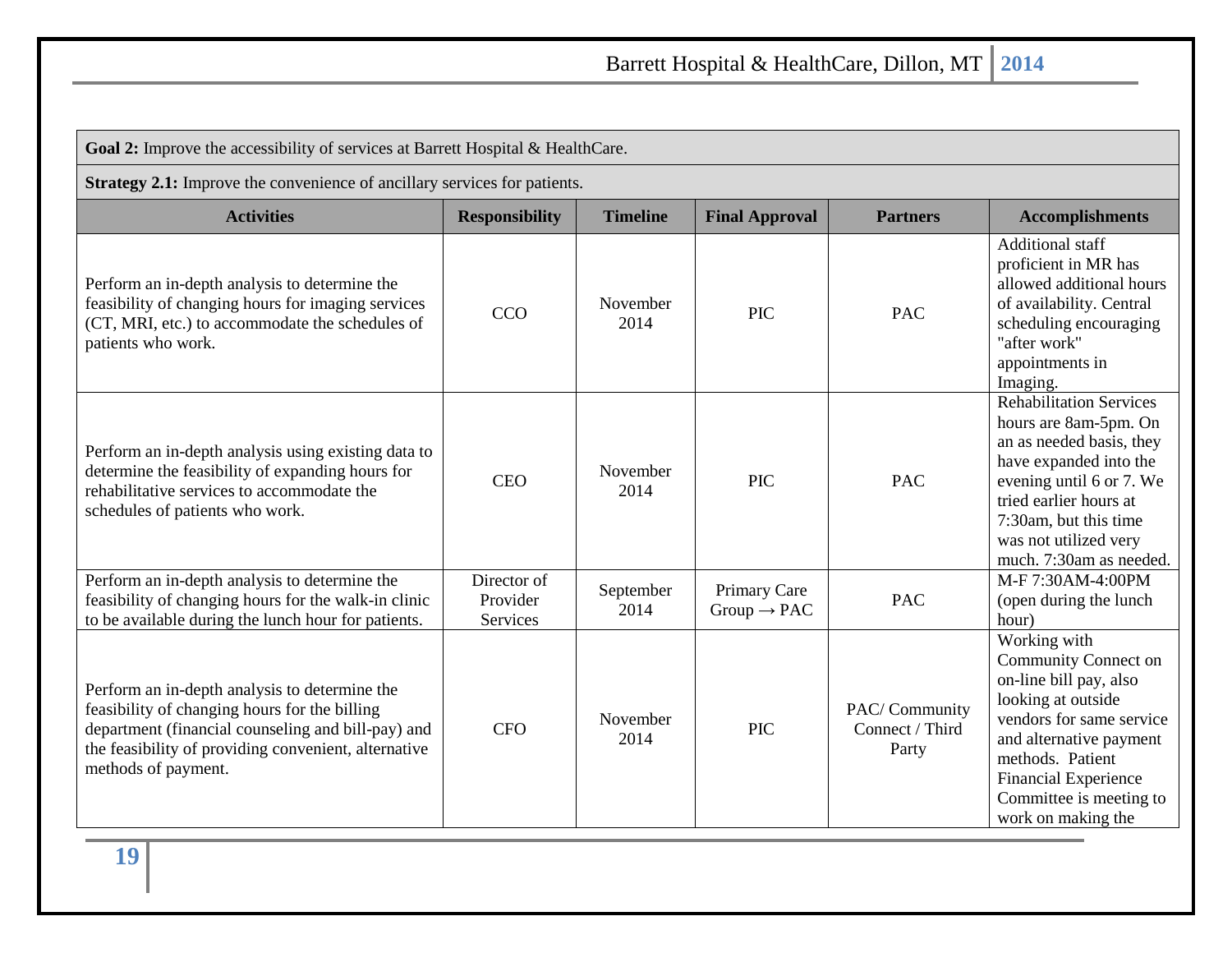Barrett Hospital & HealthCare, Dillon, MT **2014** experience more agreeable for our patients. **Needs Being Addressed by this Strategy:** ■ #1: 60.3% of survey respondents indicated that access to healthcare and other services was the most important component of a healthy community #8: Focus group participants reported a lack of availability of services on the weekend, including MRI/CT scans and the walk-in clinic ■ #9: 32.3% of survey participants indicated they were not aware of or were unsure of cost assistance programs  $\blacksquare$  #10: Of the respondents who reported they delayed receiving healthcare services (31.4%), reasons indicated were: it costs too much (65.6%), no insurance (31.3%), or insurance did not cover it (25%) **Anticipated Impact(s) of these Activities:** Higher patient satisfaction ■ Increased availability of services and providers ■ Better understanding of financial assistance *Strategy 2.1 continued on following page… Strategy 2.1 continued…* **Plan to Evaluate Anticipated Impact(s) of these Activities:** Collect feedback about the expanded services from patients Provide opportunities for patients to offer suggestions ■ Track the number of patients who utilize the financial assistance programs available **Measure of Success:** Barrett Hospital & HealthCare determines a plan for expanding hours of select services by November 2014.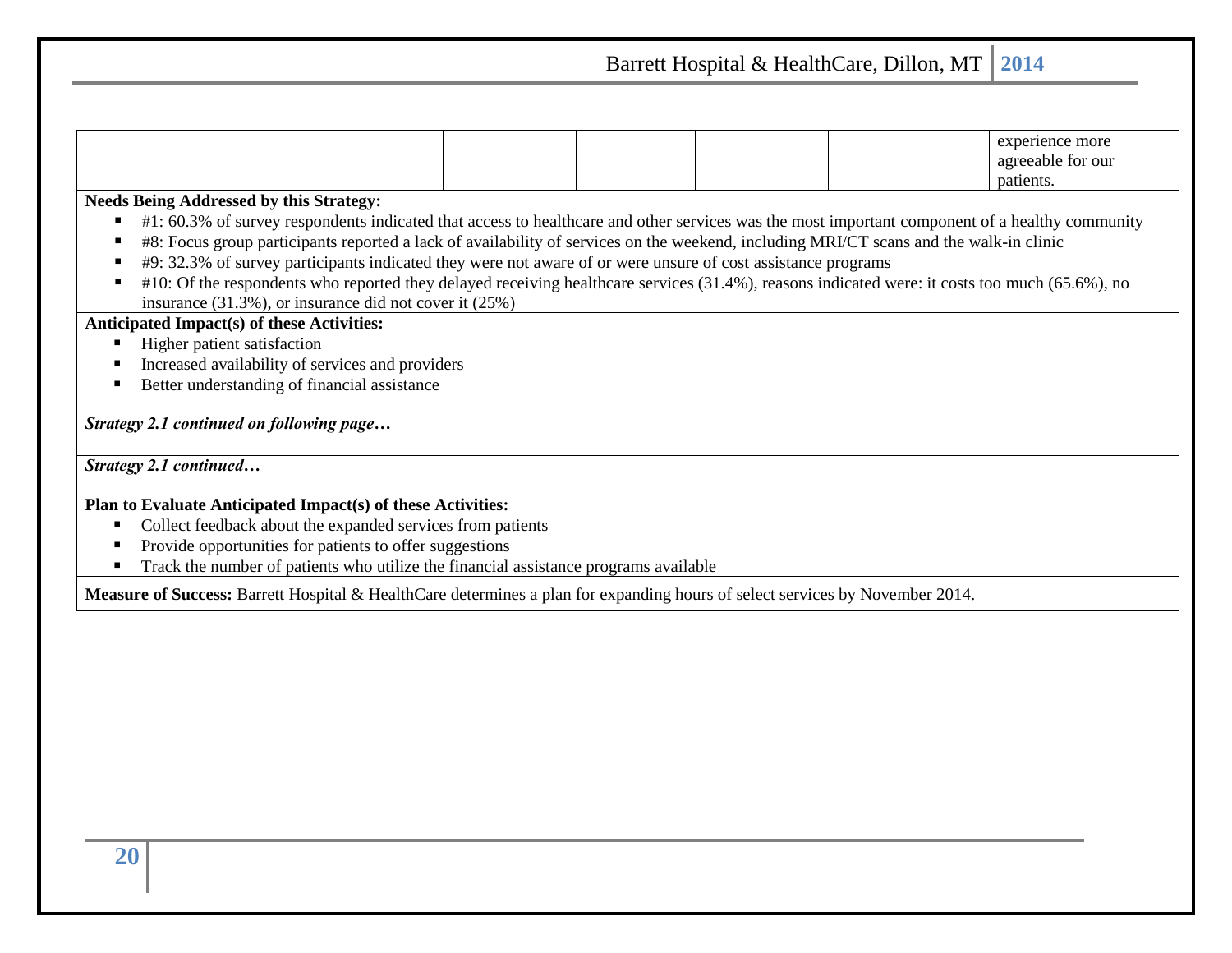**Goal 2:** Improve the accessibility of services at Barrett Hospital & HealthCare.

**Strategy 2.2:** Bring healthcare services directly to the patient.

| <b>Activities</b>                                                                                                                                                           | <b>Responsibility</b> | <b>Timeline</b> | <b>Final Approval</b> | <b>Partners</b>                               | <b>Accomplishments</b> |
|-----------------------------------------------------------------------------------------------------------------------------------------------------------------------------|-----------------------|-----------------|-----------------------|-----------------------------------------------|------------------------|
| Providers will continue to provide house calls<br>when necessary.                                                                                                           | <b>BHH</b> Providers  | Ongoing         | N/A                   | N/A                                           | Ongoing                |
| Examine potential for providing "senior well<br>checks" where healthcare providers perform care<br>for senior citizens at senior centers and assisted<br>living facilities. | Leadership<br>Council | January 2015    | <b>PIC</b>            | Dillon Senior<br>Center, Bicentennial<br>Apts | To be determined.      |

#### **Needs Being Addressed by this Strategy:**

 $\blacksquare$  #1: 60.3% of survey respondents indicated that access to healthcare and other services was the most important component of a healthy community

 $\blacksquare$  #11: A desire for senior well checks was indicated by 16.7% of survey respondents

### **Anticipated Impact(s) of these Activities:**

**IMPROVED ACCESS** to services for seniors and others who have limited mobility

### **Plan to Evaluate Anticipated Impact(s) of these Activities:**

■ Collect feedback from patients utilizing home visit services

**Measure of Success:** Barrett Hospital & HealthCare determines whether they will provide "senior well checks" by January 2015.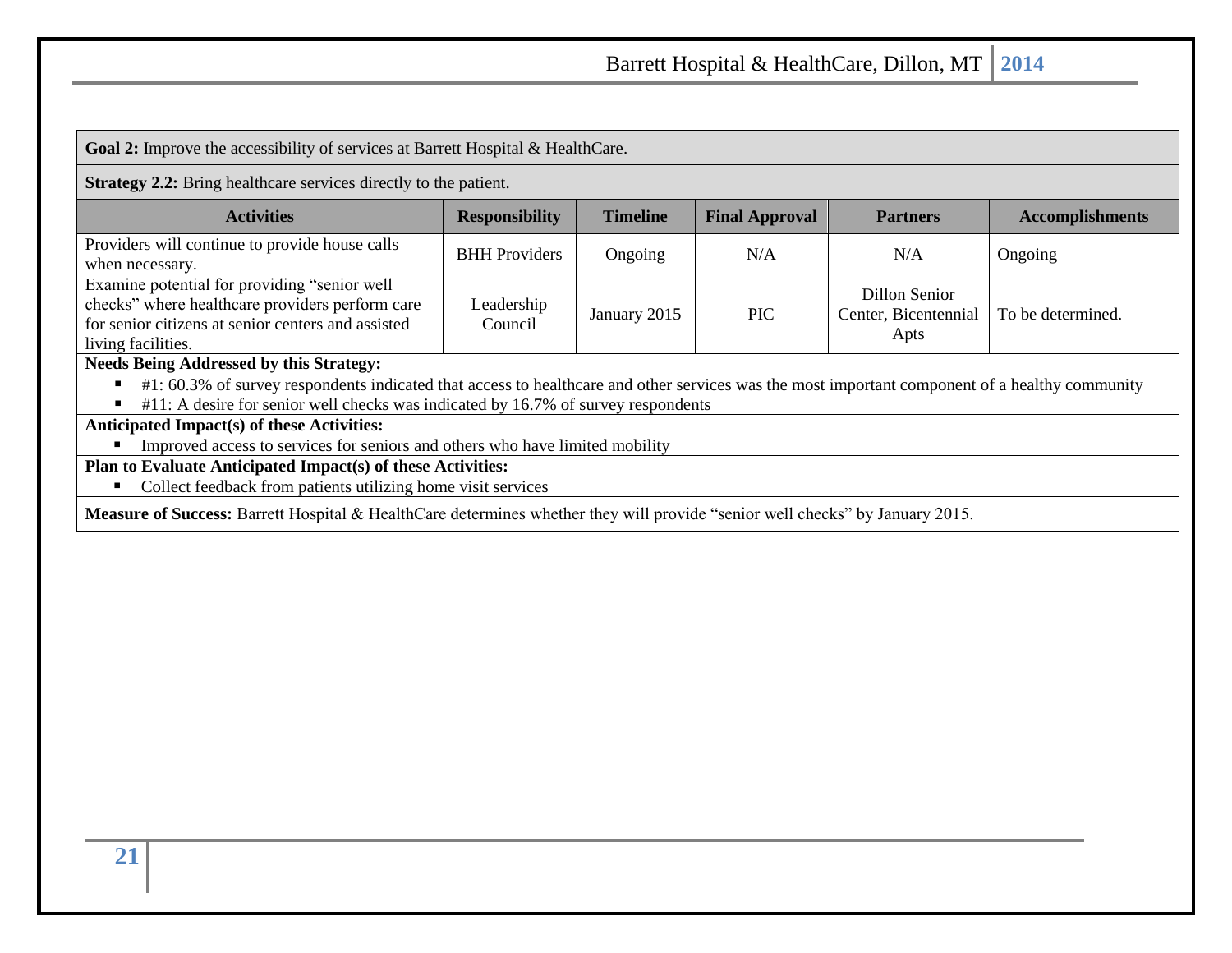**Goal 3:** Increase awareness of the services available at Barrett Hospital & HealthCare.

**Strategy 3.1:** Develop a comprehensive, long-term marketing strategy that is cohesive, consistent, targeted, strategic, and cost-effective.

| <b>Activities</b>                                                                                                                                                          | <b>Responsibility</b>               | <b>Timeline</b>  | <b>Final Approval</b> | <b>Partners</b>                                                                                    | <b>Accomplishments</b>                                                                                                                                                                                                          |
|----------------------------------------------------------------------------------------------------------------------------------------------------------------------------|-------------------------------------|------------------|-----------------------|----------------------------------------------------------------------------------------------------|---------------------------------------------------------------------------------------------------------------------------------------------------------------------------------------------------------------------------------|
| Work with members of the hospital foundation<br>who are currently responsible for managing<br>marketing to determine the effectiveness of<br>current marketing strategies. | <b>CEO</b>                          | December<br>2014 | Leadership<br>Council | Marketing                                                                                          | Marketing was split from<br>Foundation and a<br>Marketing Manager was<br>put in place Fall 2014.                                                                                                                                |
| Create a committee of key staff members to make<br>decisions regarding the marketing strategy.                                                                             | <b>CEO</b>                          | Fall 2014        | Leadership<br>Council | N/A                                                                                                | <b>Marketing Committee</b><br>with staff, board<br>member, marketing<br>manager was formed and<br>first meeting held in<br>January 2015.                                                                                        |
| Consider outsourcing a marketing specialist for<br>marketing expertise to find the best value to fit<br>BHH's needs.                                                       | Appointed<br>Marketing<br>Committee | January 2015     | Leadership<br>Council | HealthTech, MHA                                                                                    | In Fall 2015, BHH<br>engaged Legato, a<br>healthcare marketing<br>firm specializing in rural<br>healthcare. Onsite<br>meeting occurred in<br>December 2015 with<br>community members,<br>staff and individual<br>board members. |
| Determine the most-effective channels to promote<br>the message.                                                                                                           | Appointed<br>Marketing<br>Committee | January 2015     | Leadership<br>Council | Dillon Tribune, MT<br>Standard, Dillonite<br>Daily, Today in<br>Dillon, KDBM/<br><b>KBEV, KXLF</b> | We eliminated contract<br>TV advertising during<br>FY 2015 and focused<br>more on digital, social<br>media, and online<br>channels along with<br>local print and radio.<br>Also, completed our first<br>annual Community        |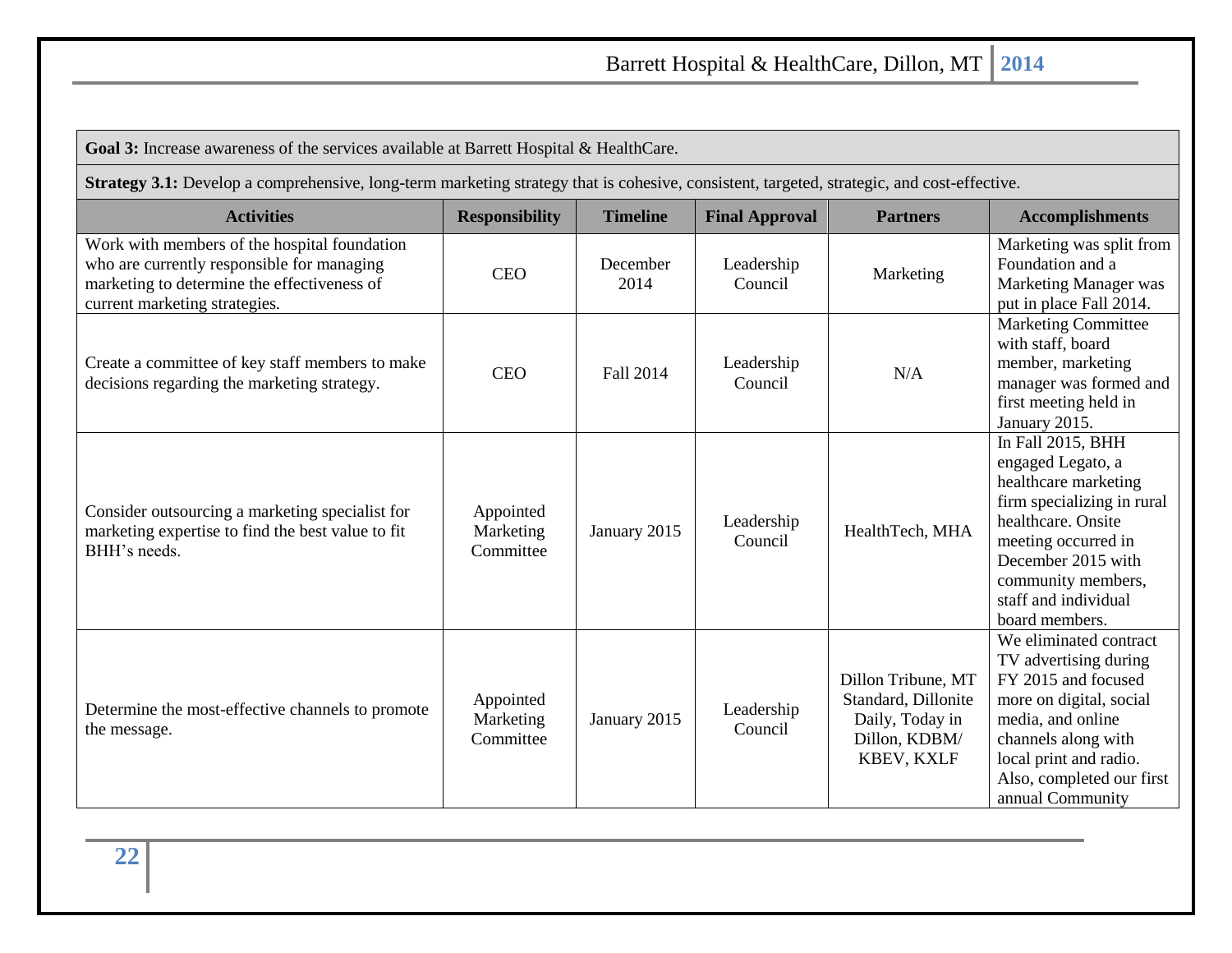|                                                                                                                                      |                                     |              |                       |     | Benefits Report in CY<br>2015.                                                                                                                                                                                                                    |
|--------------------------------------------------------------------------------------------------------------------------------------|-------------------------------------|--------------|-----------------------|-----|---------------------------------------------------------------------------------------------------------------------------------------------------------------------------------------------------------------------------------------------------|
| Review our tagline.                                                                                                                  | Appointed<br>Marketing<br>Committee | January 2015 | Leadership<br>Council | N/A | "Quality Healthcare,<br>Close to Home"                                                                                                                                                                                                            |
| Create a message that educates about services that<br>are available and demonstrates the value of<br>services that patients receive. | Appointed<br>Marketing<br>Committee | January 2015 | Leadership<br>Council | N/A | <b>Community Benefit</b><br>Report covers all of our<br>services, pricing of<br>services (compare<br>website).<br>All services are listed on<br>website. Multiple<br>brochures have been<br>created.<br>Ads and billboards have<br>been utilized. |
| Implement the marketing plan.                                                                                                        | Appointed<br>Marketing<br>Committee | January 2015 | Leadership<br>Council | N/A | Marketing plan is<br>completed annually and<br>updated as need/regular<br>basis. A new,<br>comprehensive<br>marketing plan will be<br>developed with the help<br>of Legato Healthcare<br>Marketing. Current plans<br>have been implemented.       |
| Re-examine the marketing plan quarterly to<br>include additional key messages.                                                       | Appointed<br>Marketing<br>Committee | Quarterly    | Leadership<br>Council | N/A | Marketing plan is<br>reviewed at least<br>monthly with the<br>leadership team and<br>reviewed with key<br>department heads and<br>staff on a topical basis.<br>The marketing                                                                      |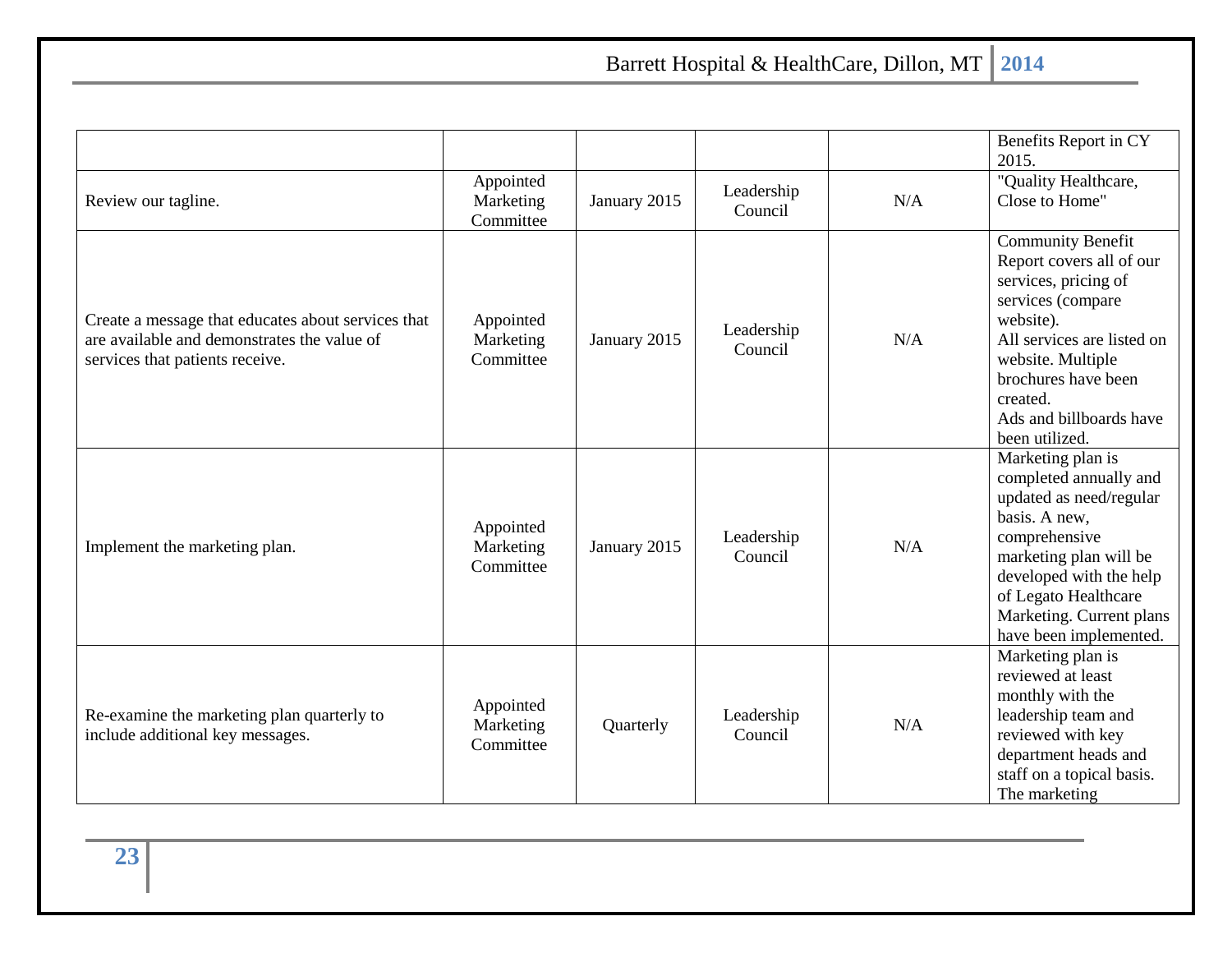Barrett Hospital & HealthCare, Dillon, MT **2014** committee reviews plan at their meetings as well. *Strategy 3.1 continued on following page… Strategy 3.1 continued…* **Needs Being Addressed by this Strategy:** ■ #1: 60.3% of survey respondents indicated that access to healthcare and other services was the most important component of a healthy community  $\blacksquare$  #5: Nearly half (47.5%) of survey respondents reported having a 'good' knowledge of health services while only 19.6% reported feeling they have an 'excellent' awareness of services ■ #6: 29.4% of respondents indicated that great health education services would improve the community's access to healthcare **Anticipated Impact(s) of these Activities: Improved awareness of services** ■ Community members utilize local services more often **Plan to Evaluate Anticipated Impact(s) of these Activities:** ■ Collect utilization data of services ■ Determine effectiveness of marketing messages **Measure of Success:** Barrett Hospital & HealthCare implements a marketing strategy by January 2015.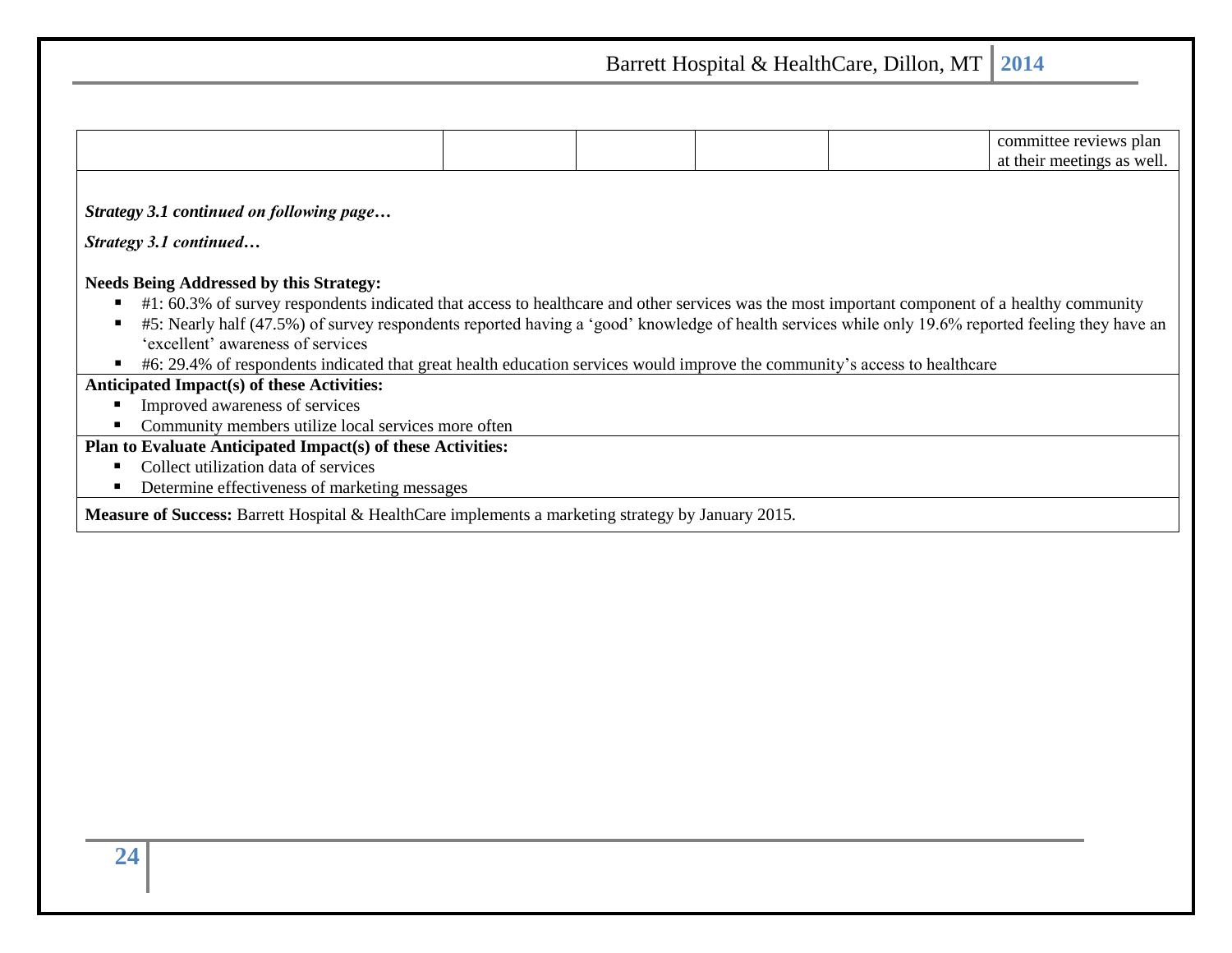| Goal 3: Increase awareness of the services available at Barrett Hospital & HealthCare.                                                                                                                                                                                                                                                                                                                                                                                                                                                                                  |                                     |                 |                       |                 |                                                                                                                                                                                                                                                      |  |  |  |
|-------------------------------------------------------------------------------------------------------------------------------------------------------------------------------------------------------------------------------------------------------------------------------------------------------------------------------------------------------------------------------------------------------------------------------------------------------------------------------------------------------------------------------------------------------------------------|-------------------------------------|-----------------|-----------------------|-----------------|------------------------------------------------------------------------------------------------------------------------------------------------------------------------------------------------------------------------------------------------------|--|--|--|
| Strategy 3.2: Inform staff and community members of available services.                                                                                                                                                                                                                                                                                                                                                                                                                                                                                                 |                                     |                 |                       |                 |                                                                                                                                                                                                                                                      |  |  |  |
| <b>Activities</b>                                                                                                                                                                                                                                                                                                                                                                                                                                                                                                                                                       | <b>Responsibility</b>               | <b>Timeline</b> | <b>Final Approval</b> | <b>Partners</b> | <b>Accomplishments</b>                                                                                                                                                                                                                               |  |  |  |
| Educate the public about services that are<br>currently available at BHH.                                                                                                                                                                                                                                                                                                                                                                                                                                                                                               | Appointed<br>Marketing<br>Committee | Ongoing         | Leadership<br>Council | N/A             | Being completed<br>through our marketing<br>plan, Community<br>Benefit Report, and<br>website. Further<br>development of plan to<br>occur with Legato.                                                                                               |  |  |  |
| Educate the public of services that are "coming<br>soon."                                                                                                                                                                                                                                                                                                                                                                                                                                                                                                               | Appointed<br>Marketing<br>Committee | Ongoing         | Leadership<br>Council | N/A             | Community education<br>occurs when we are<br>certain about the<br>date/timeframe a new<br>service will be available.                                                                                                                                 |  |  |  |
| Hold meetings with internal staff to educate them<br>of what services are available and help them<br>understand when and to whom to refer.                                                                                                                                                                                                                                                                                                                                                                                                                              | Appointed<br>Marketing<br>Committee | Ongoing         | Leadership<br>Council | N/A             | Staff education occurs<br>mainly with Department<br>Managers at regularly<br>scheduled meetings.<br>New services are also<br>discussed at employee<br>forums and Weekly<br>Wire. More<br>opportunities to do more<br>with this and will<br>continue. |  |  |  |
| <b>Needs Being Addressed by this Strategy:</b><br>#1: 60.3% of survey respondents indicated that access to healthcare and other services was the most important component of a healthy community<br>#5: Nearly half (47.5%) of survey respondents reported having a 'good' knowledge of health services while only 19.6% reported feeling they have an<br>'excellent' awareness of services<br>#6: 29.4% of respondents indicated that great health education services would improve the community's access to healthcare<br>Anticipated Impact(s) of these Activities: |                                     |                 |                       |                 |                                                                                                                                                                                                                                                      |  |  |  |

■ Improved awareness of services

**25**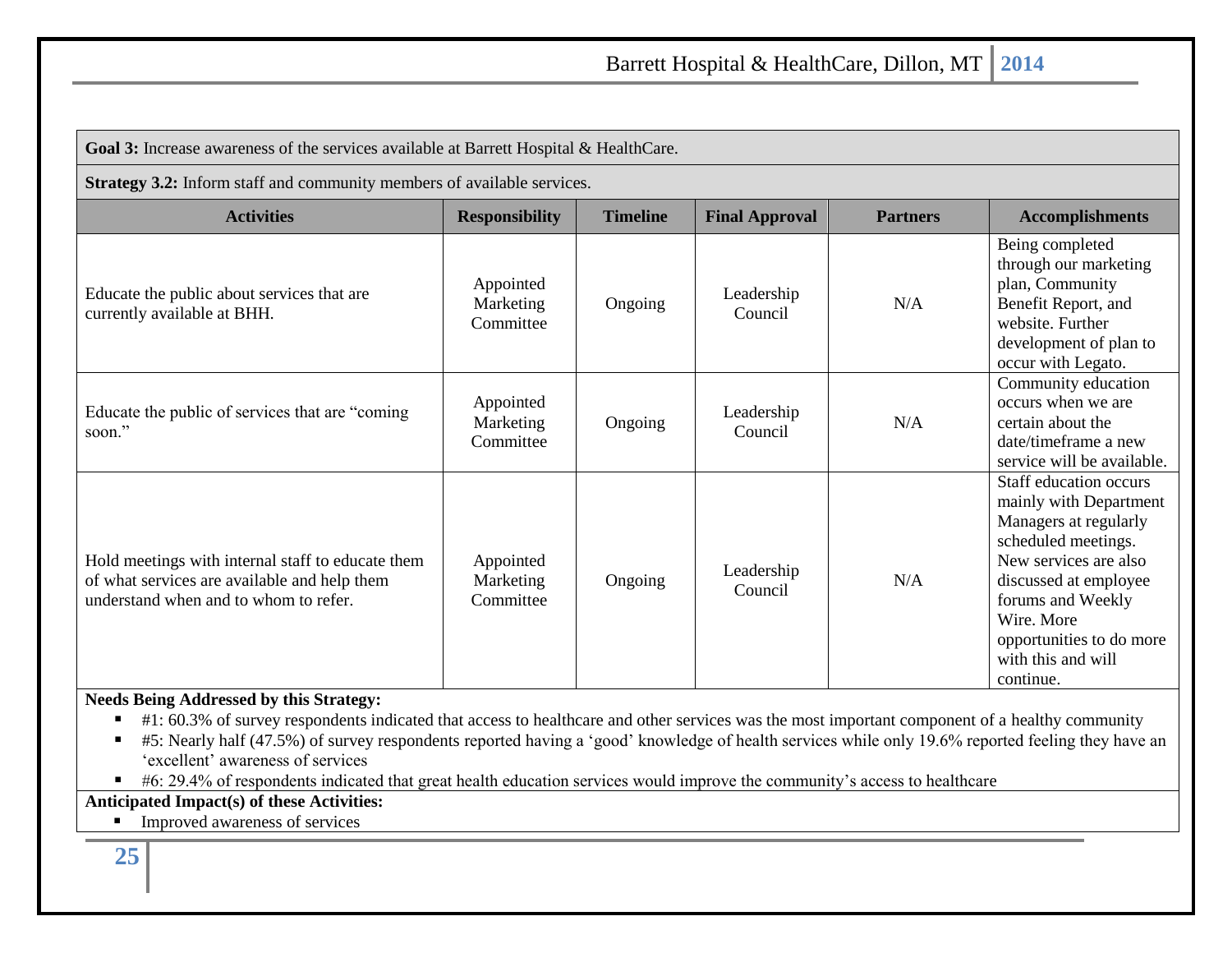■ Community members utilize local services more often

**Plan to Evaluate Anticipated Impact(s) of these Activities:**

- Collect utilization data of services
- Determine effectiveness of marketing messages

**Measure of Success:** Barrett Hospital & HealthCare utilizes their marketing strategy to educate the public about available services by January 2015.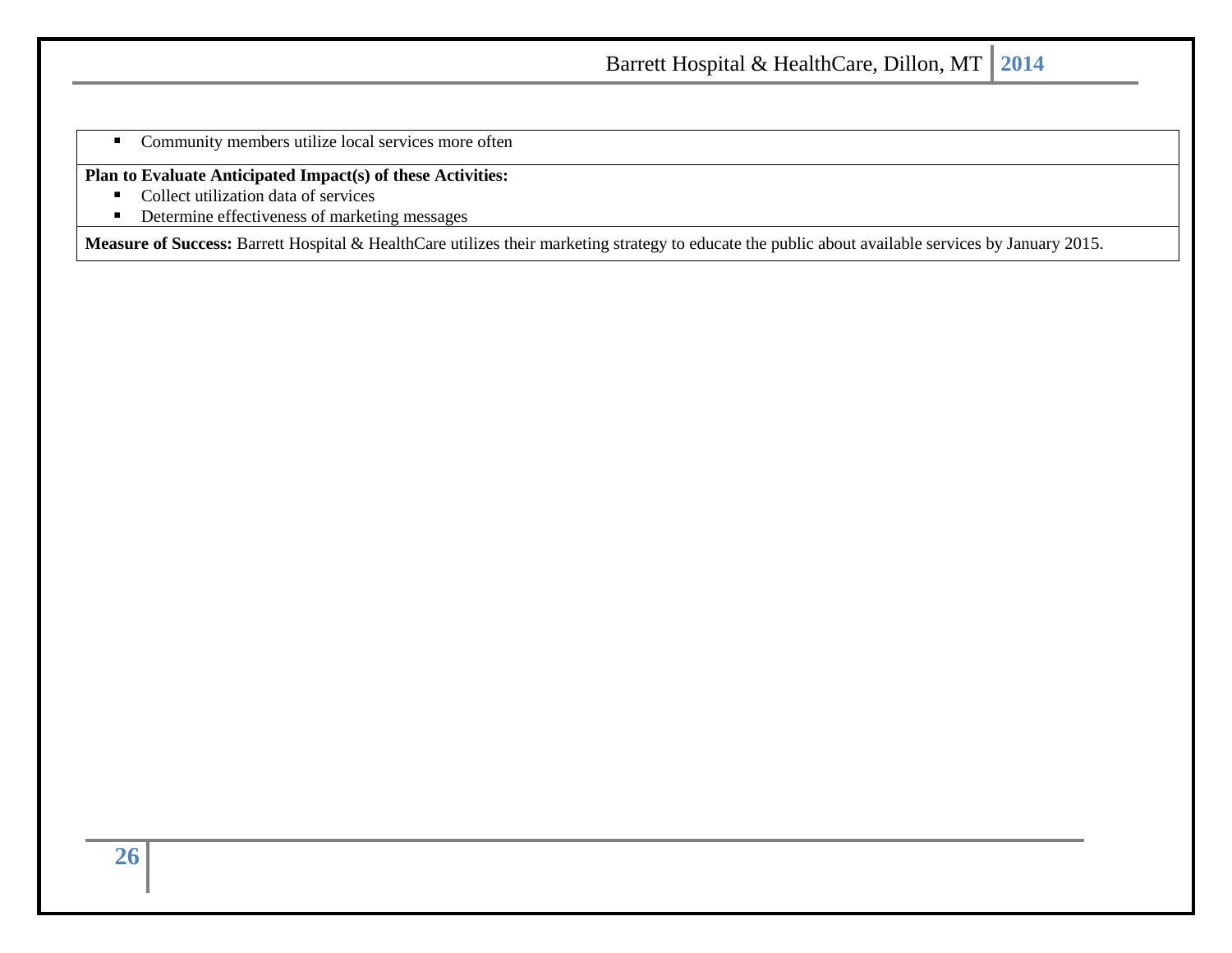| Goal 3: Increase awareness of the services available at Barrett Hospital & HealthCare.                |                                                                                                     |                 |                       |                 |                                                                                                                                                                                                                                                                              |  |  |  |
|-------------------------------------------------------------------------------------------------------|-----------------------------------------------------------------------------------------------------|-----------------|-----------------------|-----------------|------------------------------------------------------------------------------------------------------------------------------------------------------------------------------------------------------------------------------------------------------------------------------|--|--|--|
| Strategy 3.3: Promote the assistance programs that are available.                                     |                                                                                                     |                 |                       |                 |                                                                                                                                                                                                                                                                              |  |  |  |
| <b>Activities</b>                                                                                     | <b>Responsibility</b>                                                                               | <b>Timeline</b> | <b>Final Approval</b> | <b>Partners</b> | <b>Accomplishments</b>                                                                                                                                                                                                                                                       |  |  |  |
| Promote BHH staff's ability to navigate people<br>through the Insurance Marketplace.                  | <b>Business Office</b><br>Staff                                                                     | Ongoing         | <b>CFO</b>            | <b>CMS</b>      | We continue to have<br><b>Certified Application</b><br>Counselors available to<br>help our patients with<br>the various applications<br>for the exchange. We<br>continue to hold sessions<br>throughout the year to<br>help our community<br>members who need<br>assistance. |  |  |  |
| Encourage employees to promote assistance<br>programs to patients who may qualify.                    | <b>Business Office.</b><br>Case<br>Management,<br>Discharge<br>Planning, Social<br>Services, Clinic | Ongoing         | <b>CFO</b>            | N/A             | Front line staff working<br>with patients in the<br>reception areas is trained<br>in our financial<br>assistance programs and<br>offer these programs to<br>patients that may need<br>assistance.                                                                            |  |  |  |
| Explain eligibility requirements for assistance<br>programs.                                          | <b>Business Office</b><br>Staff                                                                     | Ongoing         | <b>CFO</b>            | N/A             | <b>Financial Counselors are</b><br>available to work with<br>patients when they are<br>on-site or thorough<br>phone calls and face to<br>face meetings.                                                                                                                      |  |  |  |
| Encourage patients to ask necessary questions to<br>help them navigate through the healthcare system. | Marketing,<br>Leadership<br>Council                                                                 | Ongoing         | Leadership<br>Council | N/A             | Signage has been posted<br>at both campuses to let<br>patients know of our<br>programs. Financial<br>Counselors work with                                                                                                                                                    |  |  |  |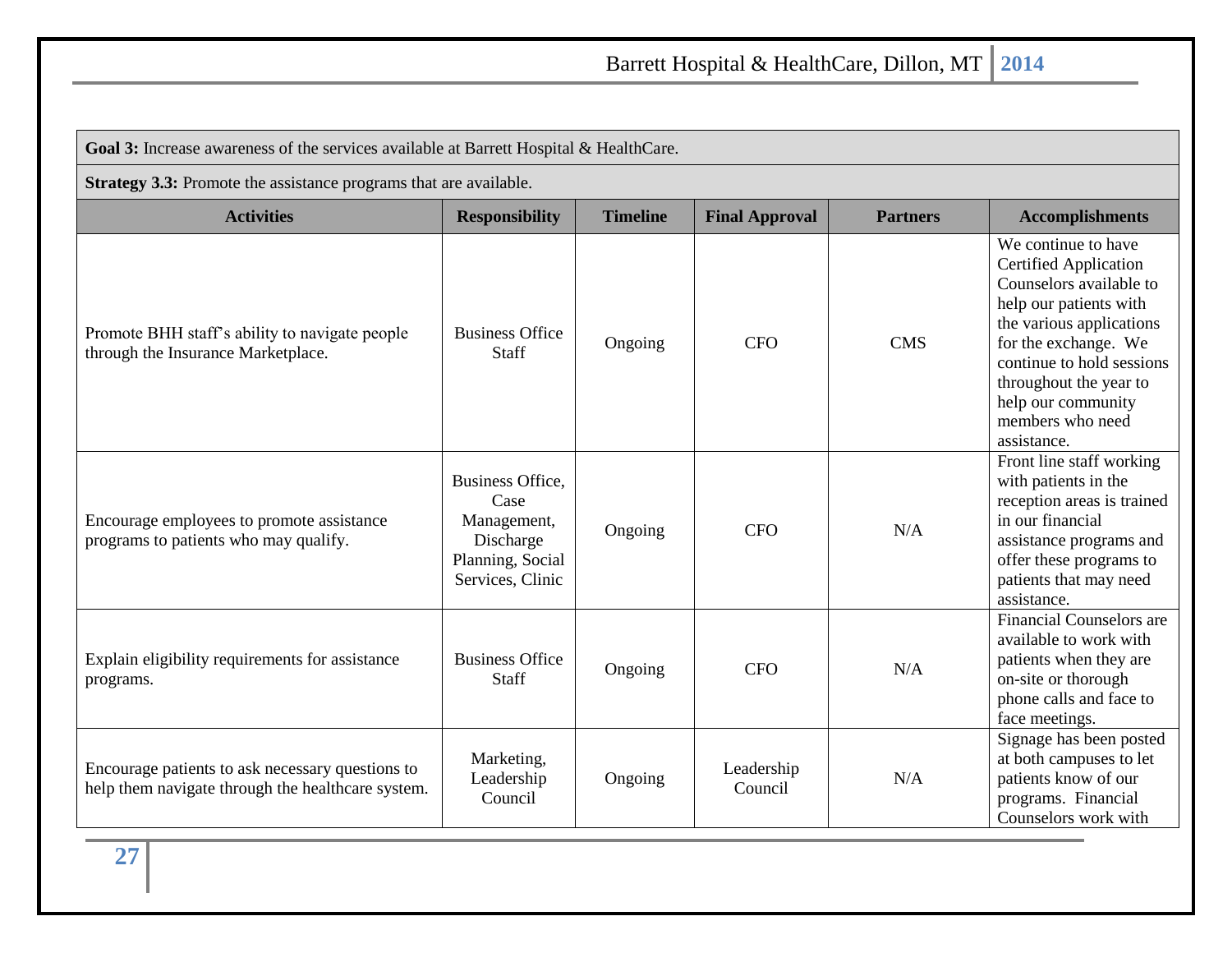Barrett Hospital & HealthCare, Dillon, MT **2014** patients as needed and meet with them when they are in the facility. **Needs Being Addressed by this Strategy:** ■ #1: 60.3% of survey respondents indicated that access to healthcare and other services was the most important component of a healthy community  $\blacksquare$  #5: Nearly half (47.5%) of survey respondents reported having a 'good' knowledge of health services while only 19.6% reported feeling they have an 'excellent' awareness of services ■ #6: 29.4% of respondents indicated that great health education services would improve the community's access to healthcare ■ #9: 32.3% of survey participants indicated they were not aware of or were unsure of cost assistance programs  $\blacksquare$  #10: Of the respondents who reported they delayed receiving healthcare services (31.4%), reasons indicated were: it costs too much (65.6%), no insurance (31.3%), or insurance did not cover it (25%) **Anticipated Impact(s) of these Activities:** Patients have a better ability to pay for their healthcare services ■ Better understanding of financial assistance ■ Hospital's financial standing improves with fewer "bad debt" claims **Plan to Evaluate Anticipated Impact(s) of these Activities:** ■ Track the number of patients who utilize the financial assistance programs available **Measure of Success:** Barrett Hospital & HealthCare sees a decrease in bad debt by June 2015. **Goal 4:** Improve access to primary care services to the community. **Strategy 4.1:** Provide additional primary care providers. **Activities Responsibility Timeline Final Approval Partners Accomplishments** Hire two new family practice providers with experience in obstetrics. CEO, Human Resources, & Director of Provider Services September 5,  $2014$  Board AHEC Fall 2014: Addition of Family Medicine providers Hallie Tipton, MD and Casey Rasch, MD Inform patients Dr. Hansen will be returning from sabbatical. Director of Provider Services August 17,  $\begin{array}{c|c}\n\text{2014} \\
\text{2014}\n\end{array}$  N/A N/A Completed

**Needs Being Addressed by this Strategy:**

■ #1: 60.3% of survey respondents indicated that access to healthcare and other services was the most important component of a healthy community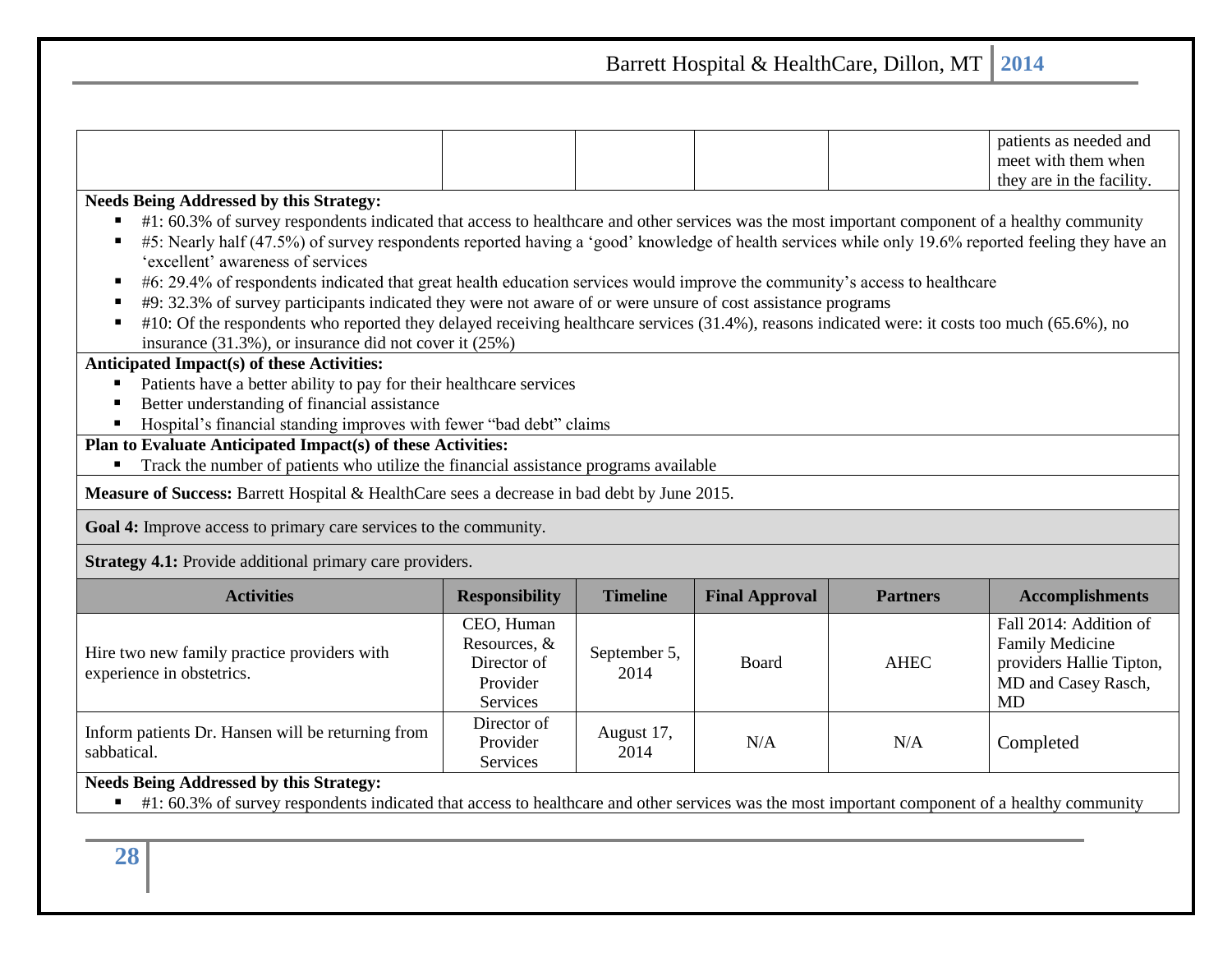- #5: Nearly half (47.5%) of survey respondents reported having a 'good' knowledge of health services while only 19.6% reported feeling they have an 'excellent' awareness of services
- #7: 27.4% of survey respondents chose their primary care provider based on appointment availability
- #12: 44.1% of respondents indicated that more primary care providers would improve the community's access to healthcare
- #13: 8.6% of respondents reported it took 15 or more days to see their primary care provider after scheduling an appointment

### **Anticipated Impact(s) of these Activities:**

- Increased availability of services and providers
- Fewer community members will need to leave their local area for healthcare services
- Community members utilize local services more often

**Plan to Evaluate Anticipated Impact(s) of these Activities:**

■ Track the number of scheduled appointments per month

**Measure of Success:** Barrett Hospital & HealthCare provides a full primary care staff by September 2014.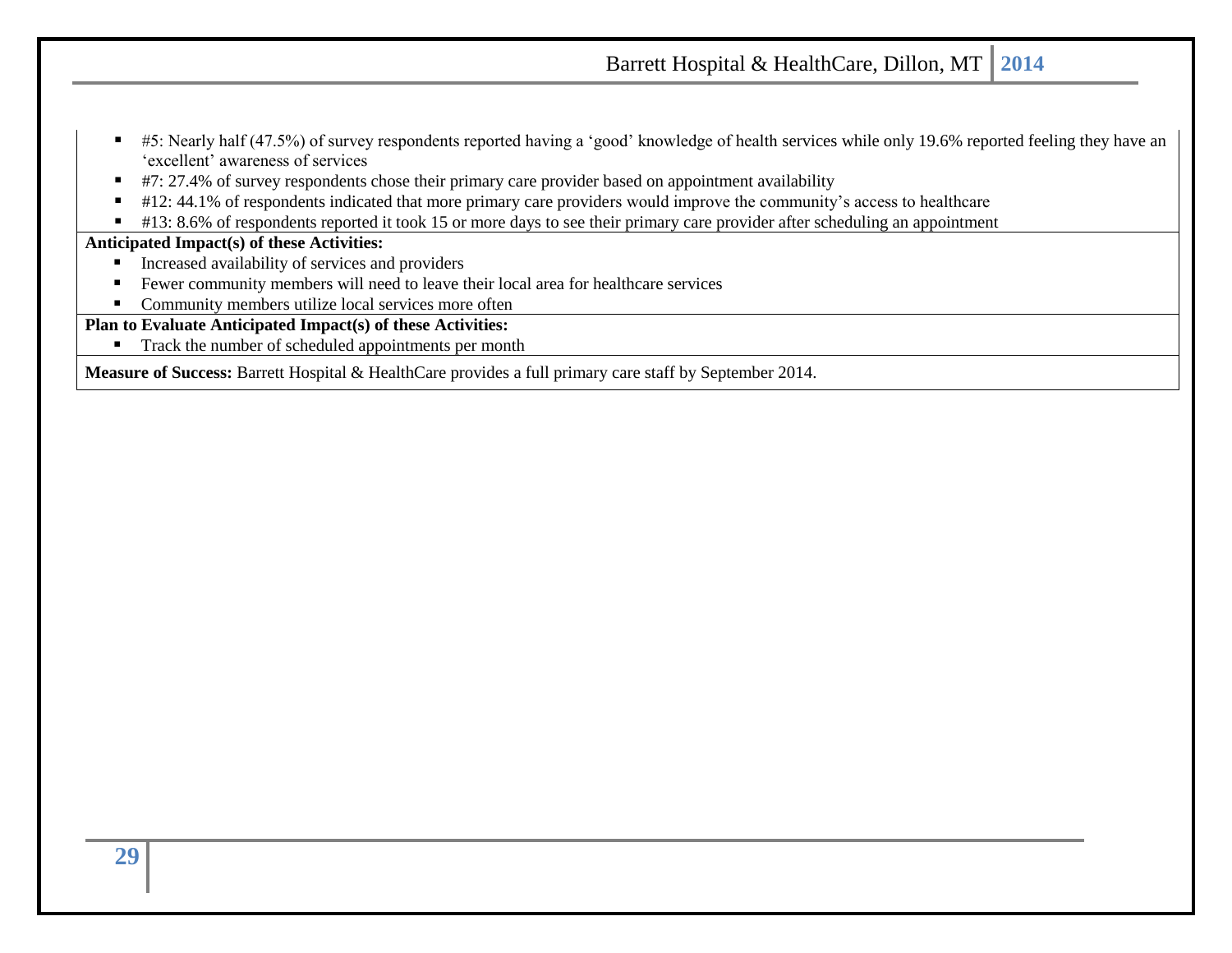**Goal 4:** Improve access to primary care services to the community.

**Strategy 4.2:** Link patients with primary care providers.

| <b>Activities</b>                                                                | <b>Responsibility</b>                      | <b>Timeline</b>   | <b>Final Approval</b> | <b>Partners</b> | <b>Accomplishments</b>                                                                                                                                                                          |
|----------------------------------------------------------------------------------|--------------------------------------------|-------------------|-----------------------|-----------------|-------------------------------------------------------------------------------------------------------------------------------------------------------------------------------------------------|
| Improve scheduling to increase availability of<br>primary care services.         | Director of<br>Provider<br><b>Services</b> | December<br>2014  | <b>CEO</b>            | N/A             | Addition of primary care<br>providers as well as<br>walk-in clinic. Access to<br>care increased. Current<br>wait time for new pts to<br>be seen is 2 business<br>days or if urgent same<br>day. |
| Create flyers to help patients identify providers for<br>follow-up appointments. | Director of<br>Provider<br>Services        | September<br>2014 | <b>CEO</b>            | N/A             | Walk In Clinic (WI) is<br>doing well. Average<br>daily volumes are 14 per<br>day.                                                                                                               |

#### **Needs Being Addressed by this Strategy:**

- #1: 60.3% of survey respondents indicated that access to healthcare and other services was the most important component of a healthy community
- $\blacksquare$  #5: Nearly half (47.5%) of survey respondents reported having a 'good' knowledge of health services while only 19.6% reported feeling they have an 'excellent' awareness of services
- #6: 29.4% of respondents indicated that great health education services would improve the community's access to healthcare
- #7: 27.4% of survey respondents chose their primary care provider based on appointment availability
- #12: 44.1% of respondents indicated that more primary care providers would improve the community's access to healthcare
- #13: 8.6% of respondents reported it took 15 or more days to see their primary care provider after scheduling an appointment

#### **Anticipated Impact(s) of these Activities:**

- Increased availability of services and providers
- Improved awareness of services
- Fewer community members will need to leave their local area for healthcare services
- Community members utilize local services more often

#### **Plan to Evaluate Anticipated Impact(s) of these Activities:**

■ Track the number of scheduled appointments per month

#### **Measure of Success:** Barrett Hospital & HealthCare maximizes efficiency of appointment slots by March 2015.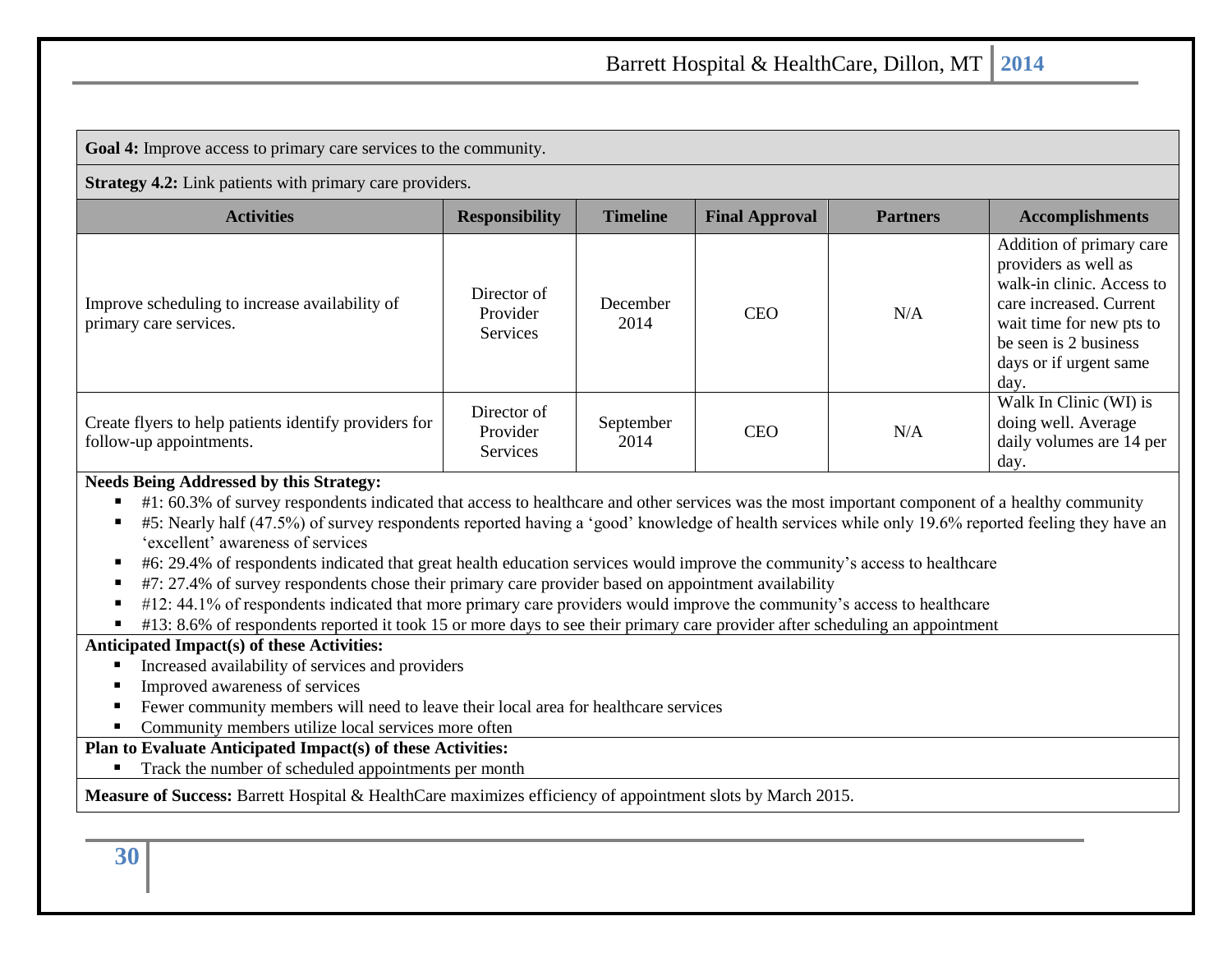**Goal 4:** Improve access to primary care services to the community.

**Strategy 4.3:** Increase providers' involvement in the community.

| <b>Activities</b>                                                                       | <b>Responsibility</b>                      | <b>Timeline</b>                      | <b>Final Approval</b> | <b>Partners</b>            | <b>Accomplishments</b>                                                                                                                           |
|-----------------------------------------------------------------------------------------|--------------------------------------------|--------------------------------------|-----------------------|----------------------------|--------------------------------------------------------------------------------------------------------------------------------------------------|
| Hire an Athletic Trainer (ATC) for high school<br>sports.                               | Human<br>Resources                         | June 23, 2014                        | <b>CEO</b>            | ATC website                | Completed. ATC<br>working in schools and<br>for hospital in wellness<br>program.                                                                 |
| Host the "Kindergarten Roundup" event to better-<br>involve providers in the community. | Director of<br>Provider<br>Services        | May 2015                             | N/A                   | District 10                | Occurs in April every<br>year.<br>May 2015: Danielle<br>Maxfield, NP and Jana<br>Barnes, PA-C<br>participated; 21 new<br>students were screened. |
| Provide EKG Clinics for student athletes.                                               | Director of<br>Provider<br><b>Services</b> | End of July/<br>Early August<br>2014 | N/A                   | BCHS, Lima,<br>District 10 | Completed 31 EKGs<br>during the months of<br>August and September.                                                                               |
| Have providers attend parent meetings prior to<br>sports seasons.                       | Director of<br>Provider<br><b>Services</b> | Ongoing                              | N/A                   | BCHS, Lima,<br>District 10 | Missed opportunity this<br>year. Will plan for next<br>season.                                                                                   |

#### **Needs Being Addressed by this Strategy:**

 $\blacksquare$  #1: 60.3% of survey respondents indicated that access to healthcare and other services was the most important component of a healthy community

- $\blacktriangleright$  #5: Nearly half (47.5%) of survey respondents reported having a 'good' knowledge of health services while only 19.6% reported feeling they have an 'excellent' awareness of services
- #6: 29.4% of respondents indicated that great health education services would improve the community's access to healthcare
- $\blacksquare$  #12: 44.1% of respondents indicated that more primary care providers would improve the community's access to healthcare

#### **Anticipated Impact(s) of these Activities:**

- Improved awareness and utilization of services
- Community members utilize local services more often

#### **Plan to Evaluate Anticipated Impact(s) of these Activities:**

Track how often providers are involved in community events per year

**Measure of Success:** Barrett Hospital & HealthCare providers participate in community events three times a year.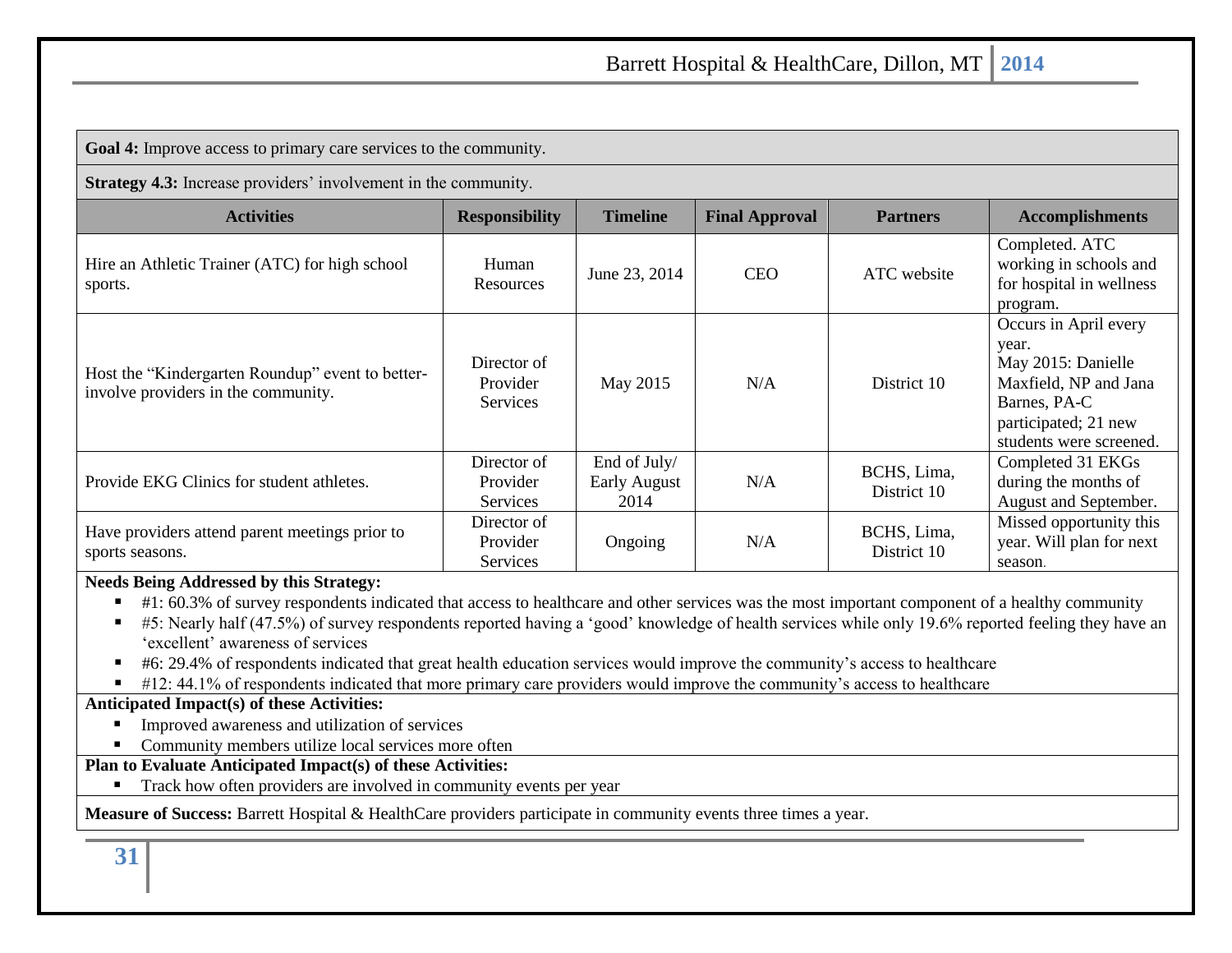| Goal 5: Improve awareness of mental health in Beaverhead County.                                                                                                                                                                                                                                                               |                                     |                                     |                       |                                                                                                                                   |                                                                                                                                                                                                                                          |  |  |  |
|--------------------------------------------------------------------------------------------------------------------------------------------------------------------------------------------------------------------------------------------------------------------------------------------------------------------------------|-------------------------------------|-------------------------------------|-----------------------|-----------------------------------------------------------------------------------------------------------------------------------|------------------------------------------------------------------------------------------------------------------------------------------------------------------------------------------------------------------------------------------|--|--|--|
| <b>Strategy 5.1:</b> Continue providing services for mental health and suicide prevention.                                                                                                                                                                                                                                     |                                     |                                     |                       |                                                                                                                                   |                                                                                                                                                                                                                                          |  |  |  |
| <b>Activities</b>                                                                                                                                                                                                                                                                                                              | <b>Responsibility</b>               | <b>Timeline</b>                     | <b>Final Approval</b> | <b>Partners</b>                                                                                                                   | <b>Accomplishments</b>                                                                                                                                                                                                                   |  |  |  |
| Provide mental health first aid training at<br>University of Montana-Western (UM-W).                                                                                                                                                                                                                                           | Human<br>Resources                  | May 30, 2014                        | Board                 | $UM-W$                                                                                                                            | Completed-<br>Increasing awareness/<br>decreasing stigma of<br>mental health;<br>supporting integrated<br>healthcare.                                                                                                                    |  |  |  |
| Provide "Question Persuade Refer (QPR)" suicide<br>prevention training at BHH, UM-W, and other<br>locations throughout the county.                                                                                                                                                                                             | Human<br>Resources                  | Ongoing;<br>three times per<br>year | Board                 | UM-W, service<br>clubs, churches                                                                                                  | Completed. Currently<br>holding QPR at BHH 3x<br>annually. Also presented<br>to BVHD County<br>Employees; MYC staff;<br>UMW education major<br>classes; LIMA school<br>students, parents.<br>Presence at 2015 BHH<br>Health Fair         |  |  |  |
| Healthcare providers will continue to perform<br>medication maintenance for patients who are on<br>medication plans from a psychiatrist.                                                                                                                                                                                       | Director of<br>Provider<br>Services | Ongoing                             | <b>CEO</b>            | Dr. John Rogers,<br>Telepsychiatry,<br><b>SWMT</b> Mental<br>Health, Beaverhead<br><b>County Local</b><br><b>Advisory Council</b> | Completed meetings<br>with all the Beaverhead<br>County Behavioral<br>Health<br>provider/resources. One<br>more group meeting in<br>January 2016 to<br>determine any options<br>for shared recruiting of<br>needed resources.<br>Ongoing |  |  |  |
| <b>Needs Being Addressed by this Strategy:</b><br>#1: 60.3% of survey respondents indicated that access to healthcare and other services was the most important component of a healthy community<br>#6: 29.4% of respondents indicated that great health education services would improve the community's access to healthcare |                                     |                                     |                       |                                                                                                                                   |                                                                                                                                                                                                                                          |  |  |  |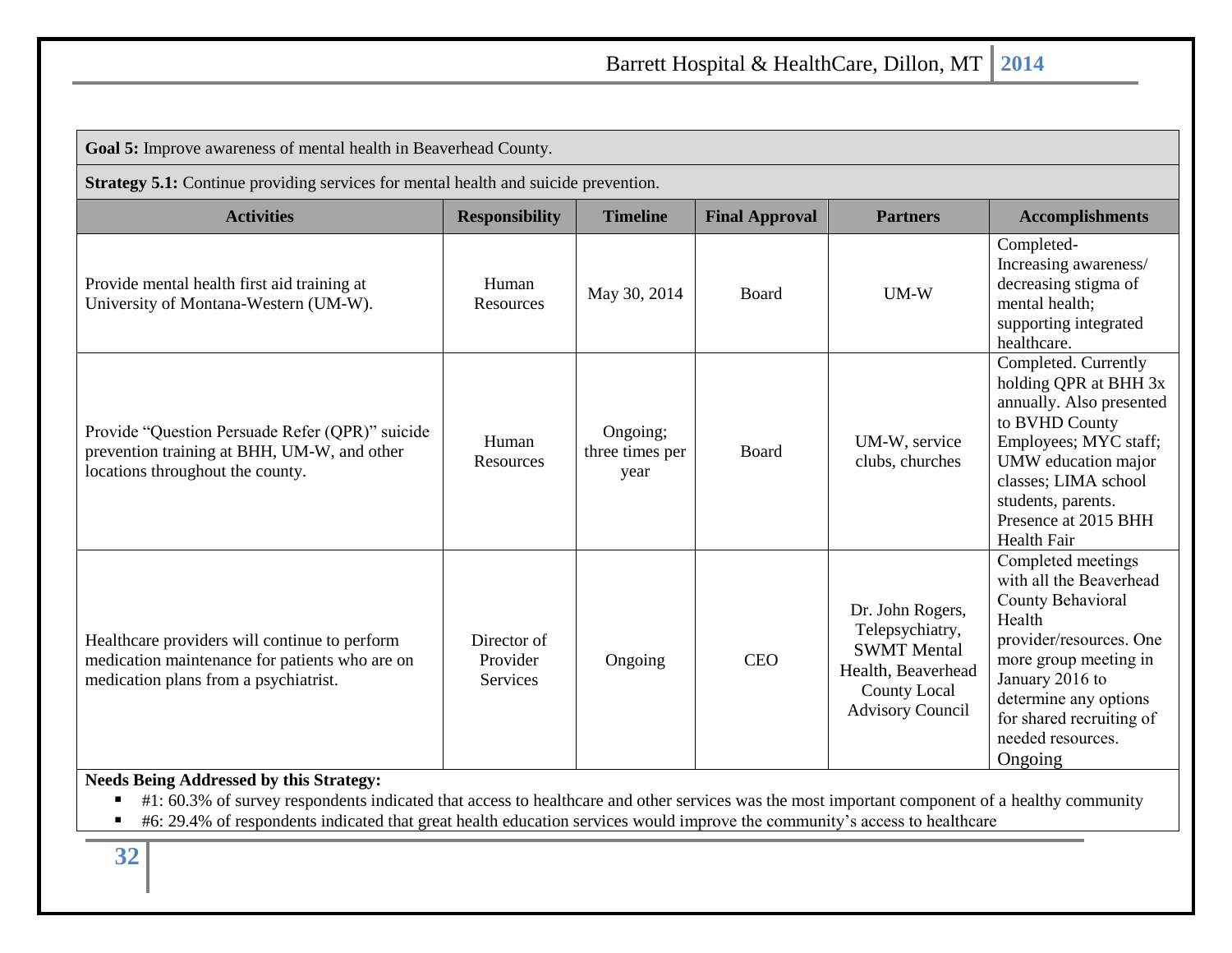- $\pm$  414: 18.6% of respondents reported they experienced periods of feeling depressed on most days for at least three consecutive months
- $\blacksquare$  #15: 22.1% of respondents reported that depression/anxiety is a top health concern in the community
- #16: According to data from MT DPHHS, Beaverhead County has a suicide rate of 18.1 per 100,000 people compared to Montana's rate (20.3 per 100,000) and the nation's rate (12 per 100,000)

#### **Anticipated Impact(s) of these Activities:**

- Better utilization of mental health services
- Fewer suicides
- Better management of depression
- Decreased stigma of mental health issues

### **Plan to Evaluate Anticipated Impact(s) of these Activities:**

- Track participation in each program
- Monitor numbers of suicides that occur in Beaverhead County each year

**Measure of Success:** Barrett Hospital & HealthCare provides three mental health/suicide prevention trainings each year.

**Goal 5:** Improve awareness of mental health in Beaverhead County.

**Strategy 5.2:** Examine providing additional mental health services.

| <b>Activities</b>                                                                               | <b>Responsibility</b>               | <b>Timeline</b> | <b>Final Approval</b> | <b>Partners</b>                          | <b>Accomplishments</b>                                          |
|-------------------------------------------------------------------------------------------------|-------------------------------------|-----------------|-----------------------|------------------------------------------|-----------------------------------------------------------------|
| Continue researching the use of telepsychiatry and<br>train staff to manage the work processes. | Director of<br>Provider<br>Services | October 2014    | Board                 | Health Link Now or<br>University of Utah | Contract for tele-psych<br>services with St Pat is<br>underway. |

#### **Needs Being Addressed by this Strategy:**

- #1: 60.3% of survey respondents indicated that access to healthcare and other services was the most important component of a healthy community
- $\bullet$  #6: 29.4% of respondents indicated that great health education services would improve the community's access to healthcare
- #14: 18.6% of respondents reported they experienced periods of feeling depressed on most days for at least three consecutive months
- #15: 22.1% of respondents reported that depression/anxiety is a top health concern in the community
- #16: According to data from MT DPHHS, Beaverhead County has a suicide rate of 18.1 per 100,000 people compared to Montana's rate (20.3 per 100,000) and the nation's rate (12 per 100,000)

#### **Anticipated Impact(s) of these Activities:**

- Better utilization of mental health services
- **Fewer suicides**
- Better management of depression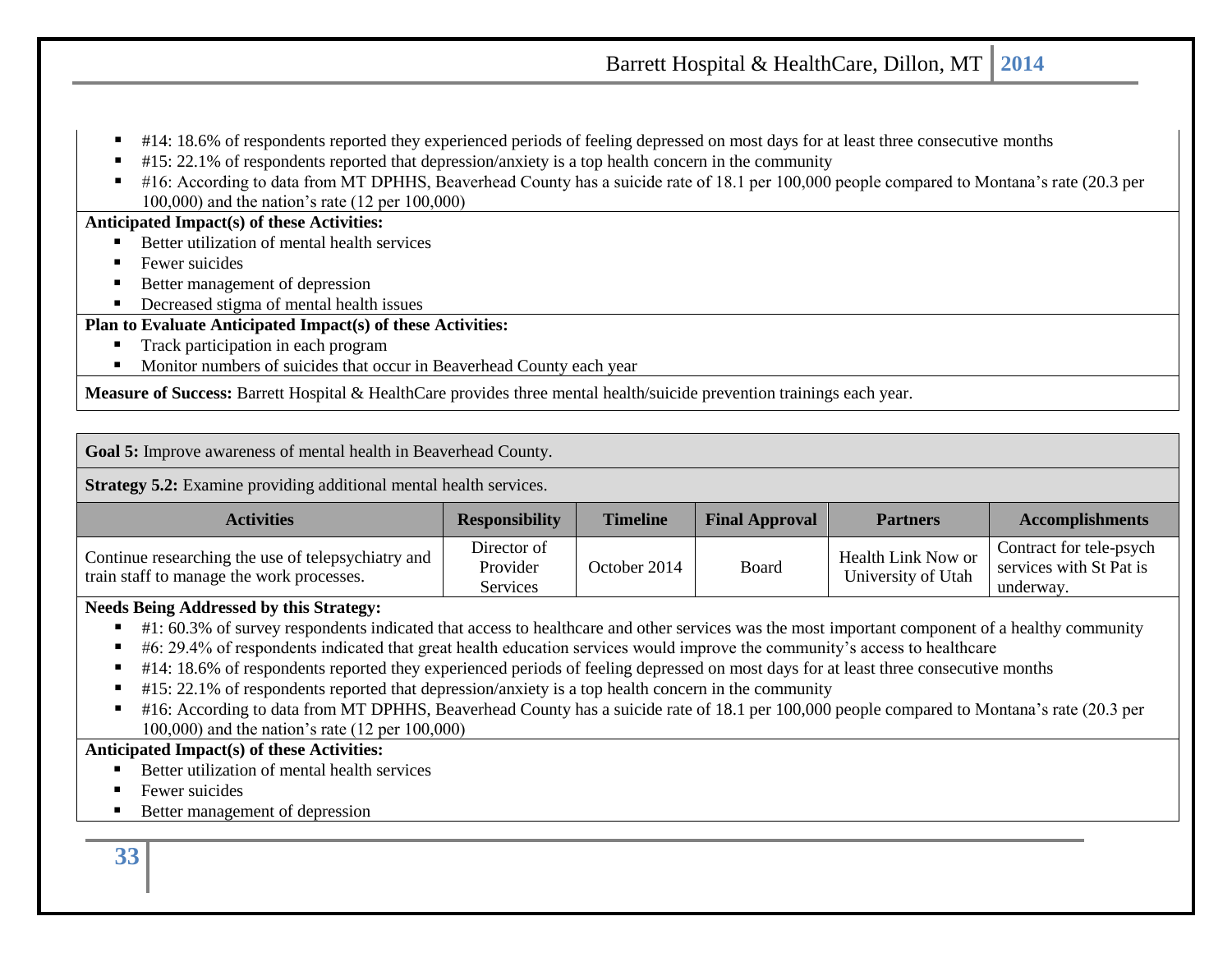**•** Decreased stigma of mental health issues

**Plan to Evaluate Anticipated Impact(s) of these Activities:**

**■** If implemented, track utilization of telepsychiatry services

**Measure of Success:** Barrett Hospital & HealthCare determines if they will provide telepsychiatry services by October 2014.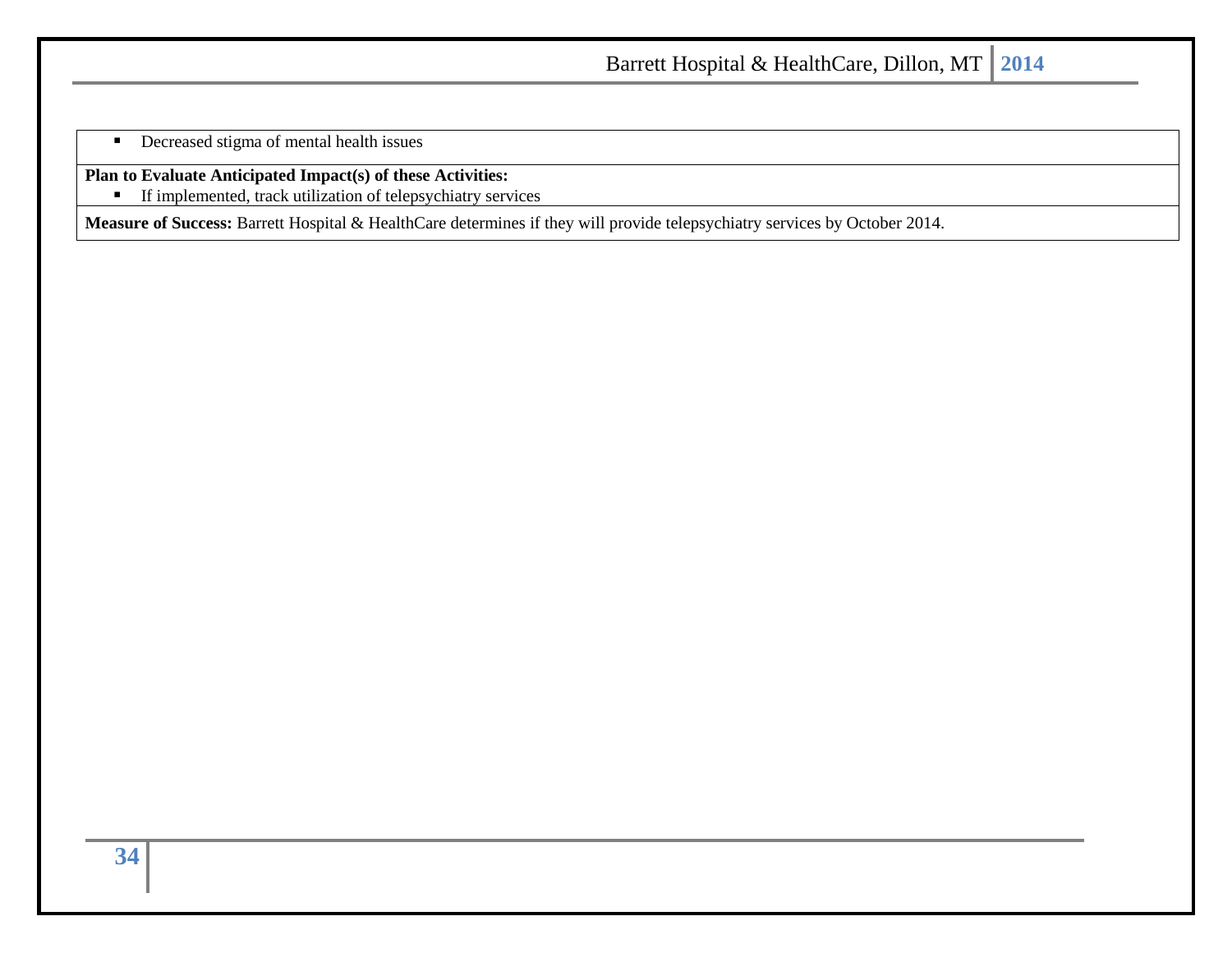**Goal 5:** Improve awareness of mental health in Beaverhead County.

**Strategy 5.3:** Partner with organizations that specialize in mental health services.

| <b>Activities</b>                                                                                                                                                                 | <b>Responsibility</b>                                       | <b>Timeline</b> | <b>Final Approval</b> | <b>Partners</b>                                                                                                           | <b>Accomplishments</b>                                                                                                                                       |
|-----------------------------------------------------------------------------------------------------------------------------------------------------------------------------------|-------------------------------------------------------------|-----------------|-----------------------|---------------------------------------------------------------------------------------------------------------------------|--------------------------------------------------------------------------------------------------------------------------------------------------------------|
| Continue partnering with the local advisory<br>council formed by the County Commissioners that<br>matches services to people in need of those<br>services.                        | Human<br>Resources                                          | Ongoing         | N/A                   | County<br>Commissioners'<br>local advisory<br>council                                                                     | Active participation in<br>monthly meetings and<br>initiatives. Presence at<br>2015 BHH Health Fair.                                                         |
| Continue partnership with the Human Services<br>Network (HSN) chaired by the Women Resource<br>Center that examines gaps in service needs and<br>utilizes a community approach.   | Human<br>Resources                                          | Ongoing         | N/A                   | <b>Human Services</b><br>Network; Women<br><b>Resource Center</b>                                                         | Active participation in<br>monthly meetings and<br>initiatives.                                                                                              |
| Pursue a counseling partnership with a social<br>worker at the Dillon Community Health Center<br>who is currently working toward their LCSW<br>[Licensed Clinical Social Worker]. | Director of<br>Provider<br>Services &<br>QRD/CO             | October 2014    | Leadership<br>Council | <b>Dillon Community</b><br><b>Health Center</b>                                                                           | Addition of full time<br>licensed clinical social<br>worker Jenny Given,<br><b>LCSW</b>                                                                      |
| Examine providing suicide risk assessments for<br>middle schools and high schools in Beaverhead<br>County Schools modeled after the program in<br>Miles City, MT                  | Director of<br>Provider<br>Services &<br>Human<br>Resources | January 2015    | Leadership<br>Council | <b>Beaverhead County</b><br>Schools, Miles City<br>Public Schools.<br>DPHHS, Suicide<br>Prevention, SWMT<br>Mental Health | <b>Established behavioral</b><br>health practice with<br>LCSW formerly of the<br>CHC; Statewide<br>adolescent risk factor<br>study released in Sept<br>2015. |
| Identify resources to build a Crisis Intervention<br>Team since there is currently no active group.                                                                               | Human<br>Resources                                          | October 2014    | Leadership<br>Council | EMS, Law<br>Enforcement, Local<br><b>Advisory Council</b>                                                                 | CISM team established<br>under the auspices of the<br>LAC. Meets monthly.<br>Actively educating<br>community of<br>capabilities.                             |

### **Needs Being Addressed by this Strategy:**

- #1: 60.3% of survey respondents indicated that access to healthcare and other services was the most important component of a healthy community
- #6: 29.4% of respondents indicated that great health education services would improve the community's access to healthcare
- #14: 18.6% of respondents reported they experienced periods of feeling depressed on most days for at least three consecutive months
- #15: 22.1% of respondents reported that depression/anxiety is a top health concern in the community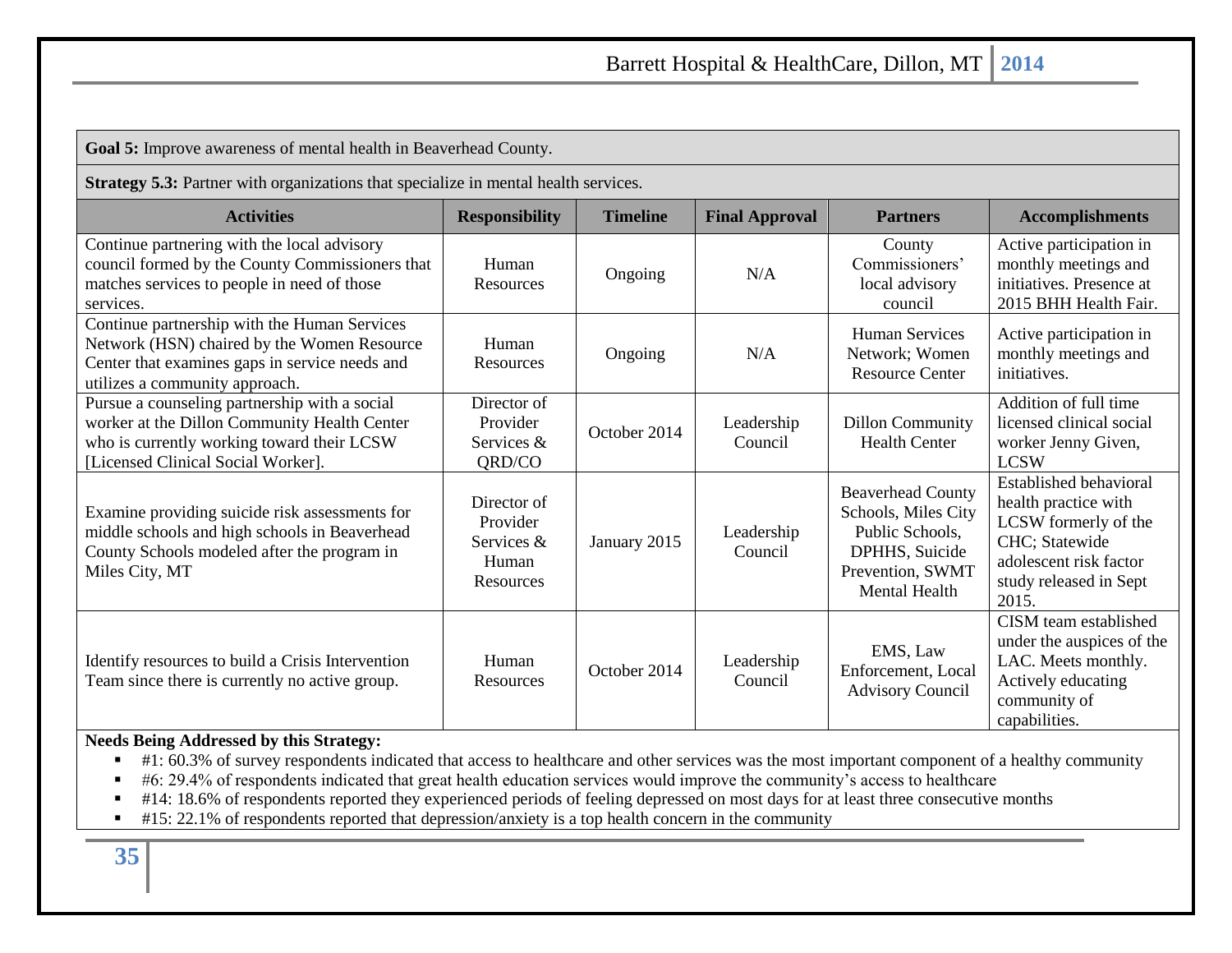■ #16: According to data from MT DPHHS, Beaverhead County has a suicide rate of 18.1 per 100,000 people compared to Montana's rate (20.3 per 100,000) and the nation's rate (12 per 100,000)

*Strategy 5.3 continued on following page…*

*Strategy 5.3 continued…*

#### **Anticipated Impact(s) of these Activities:**

- Better utilization of mental health services
- **EXECUTE:** Fewer suicides
- Better management of depression
- **•** Decreased stigma of mental health issues

### **Plan to Evaluate Anticipated Impact(s) of these Activities:**

■ Monitor numbers of suicides that occur in Beaverhead County each year

**Measure of Success:** Barrett Hospital & HealthCare provides support to local organizations that help with mental health/suicide prevention.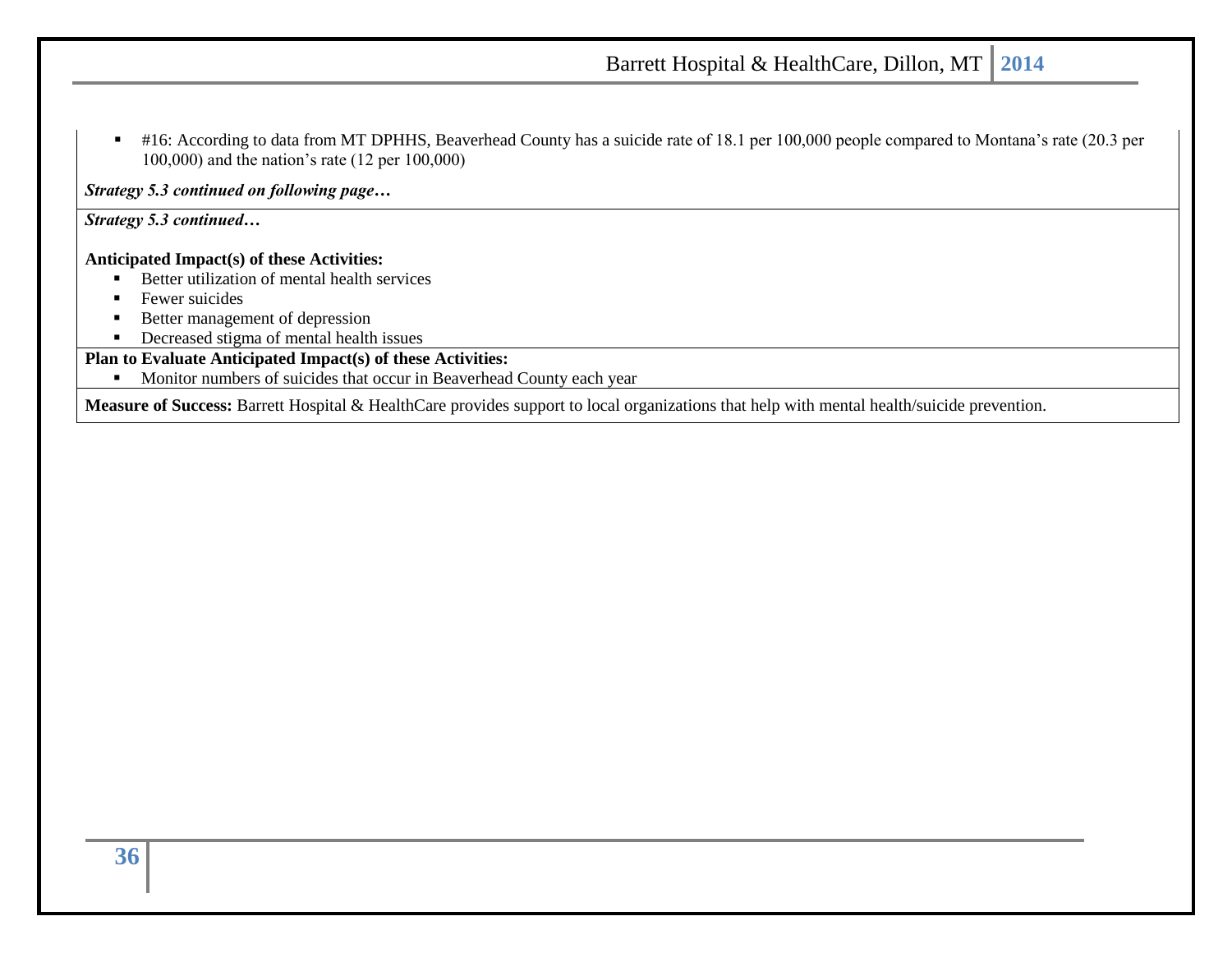# **Needs Not Addressed and Justification**

<span id="page-36-0"></span>

| <b>Identified health needs unable to address</b><br>by Barrett Hospital & HealthCare                                                                                                                            | <b>Rationale</b>                                                                                                                                                                                                                                                                                                                                                  |
|-----------------------------------------------------------------------------------------------------------------------------------------------------------------------------------------------------------------|-------------------------------------------------------------------------------------------------------------------------------------------------------------------------------------------------------------------------------------------------------------------------------------------------------------------------------------------------------------------|
| 1. 24.7% of respondents indicated they utilized dermatology services<br>in the past three years and 32.4% of respondents indicated a need<br>for local dermatology services as they are not currently available | Barrett Hospital & HealthCare (BHH) is currently researching the<br>possibility of providing teledermatology services that would meet this<br>need if it is implemented.                                                                                                                                                                                          |
| 45.1% of respondents indicated cancer is a top health concern in<br>the community and 12.3% of respondents indicated a need for<br>local chemotherapy services                                                  | BHH is currently assessing the feasibility of providing chemotherapy<br>services as part of their service offerings.                                                                                                                                                                                                                                              |
| 3. Respondents indicated interest in first aid/CPR classes (29.4%),<br>fitness classes $(28.4\%)$ , and health & wellness programs $(26\%)$                                                                     | BHH provides first aid/CPR classes to its staff and at University of<br>Montana-Western. BHH will consider providing these services to the<br>general public as well.                                                                                                                                                                                             |
| 4. The majority (54.4%) of respondents indicated alcohol/substance<br>abuse is a top health concern in the community                                                                                            | BHH does not have the financial resources or staff resources to<br>address alcohol or substance abuse issues at this time. Other<br>organizations exist in the community that are better-suited to address<br>this need.                                                                                                                                          |
| 5. 29.9% of respondents indicated that overweight/obesity is a top<br>health concern in the community                                                                                                           | BHH currently supports the new "Trails RX" program where<br>providers can prescribe walking to their patients which will<br>encourage community members to utilize paths and trails for<br>exercise. In addition, organizations such as the local YMCA have<br>more resources to address this need.                                                               |
| 6. Heart disease and unintentional injuries are leading causes of<br>death in Beaverhead County                                                                                                                 | BHH offers the following programs in an effort to decrease heart<br>$\bullet$<br>disease and prevent injuries.<br><b>Heart Disease:</b><br>• Diabetic Prevention<br>■ Cardio Rehabilitation<br><b>Employee Wellness</b><br>• Partnership with YMCA<br><b>Injury Prevention:</b><br>■ Trauma Committee activities<br>Community Health Fairs<br>Infant Seat Program |

**37**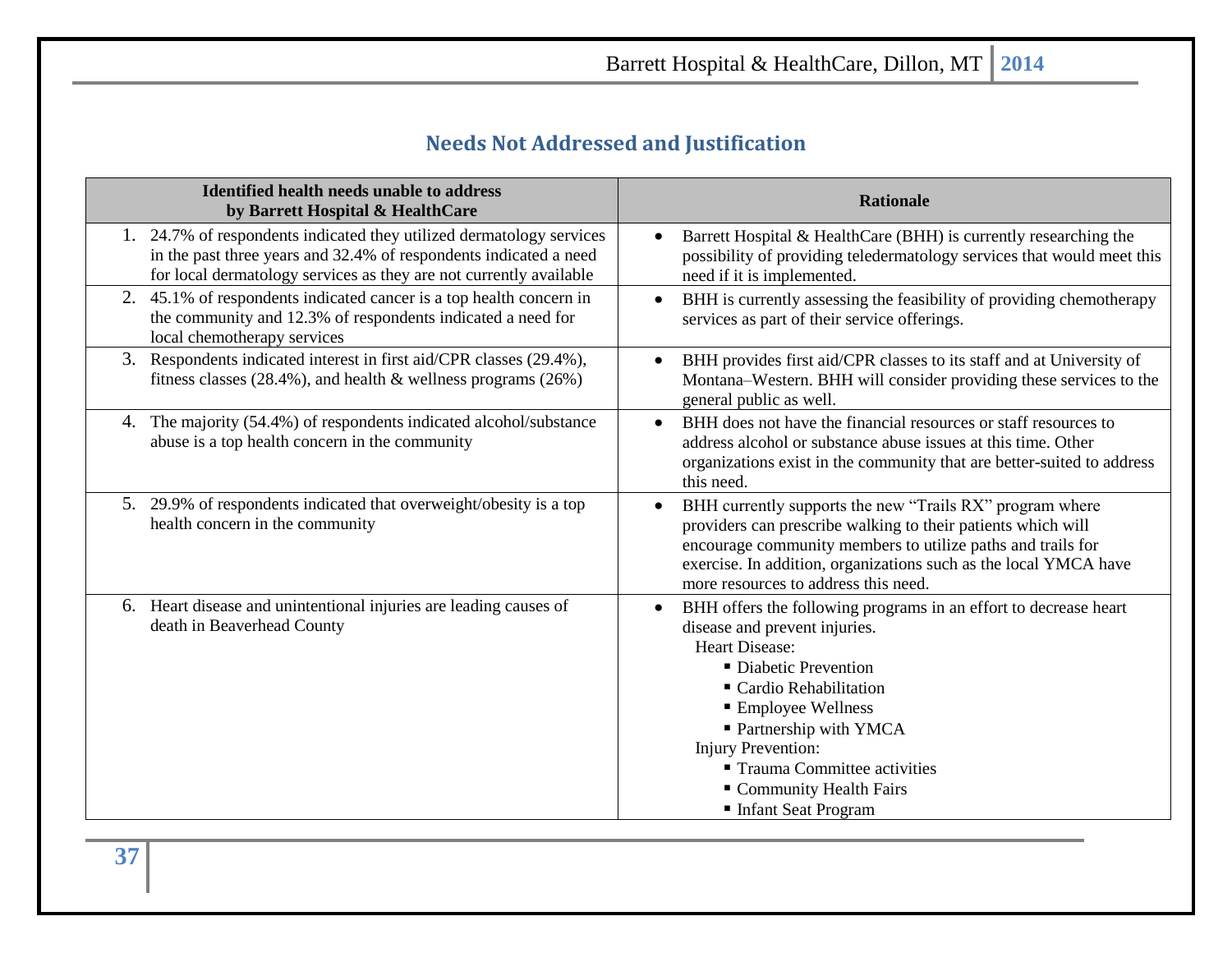### **Dissemination of Needs Assessment**

<span id="page-37-0"></span>Barrett Hospital & HealthCare (BHH) disseminated the community health needs assessment and implementation plan by posting both documents conspicuously on their website [\(www.barretthospital.org\)](http://www.barretthospital.org/) as well as having copies available at the facility should community members request to view the community health needs assessment or the implementation planning documents.

The Steering Committee, which was formed specifically as a result of the CHSD [Community Health Services Development] process to introduce the community to the assessment process, will be informed of the implementation plan to see the value of their input and time in the CHSD process as well as how BHH is utilizing their input. The Steering Committee, as well as the Board of Directors, will be encouraged to act as advocates in Beaverhead County as the facility seeks to address the healthcare needs of their community.

Board Members reviewed the needs assessment report and plan and approved the implementation plan on **August 27, 2014**. As trustees for the Public Hospital District they will publicly promote the plan to the community.

BHH will establish an ongoing feedback mechanism to take into account any written comments it may receive on the adopted implementation plan document.